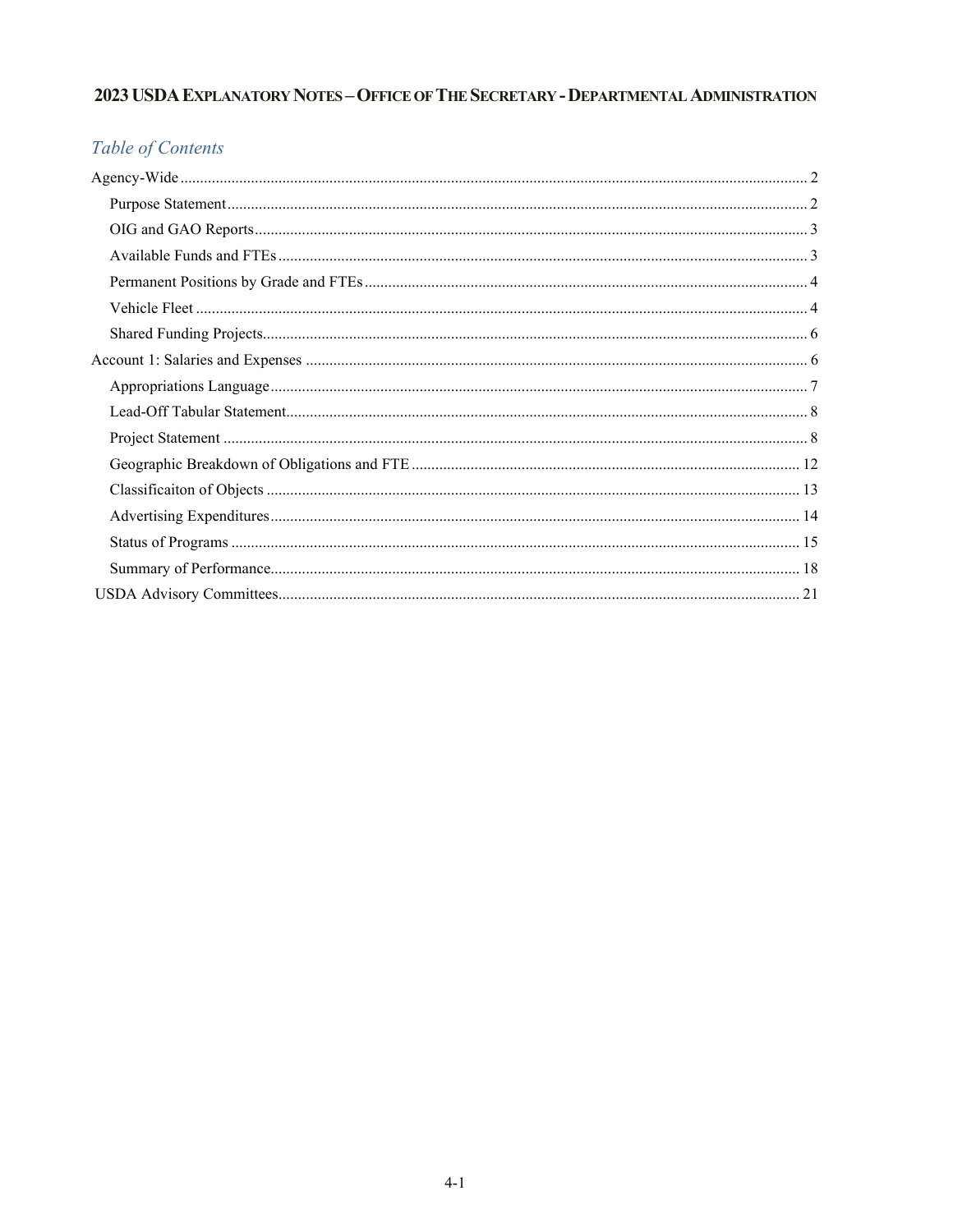#### <span id="page-1-0"></span>*AGENCY-WIDE*

#### <span id="page-1-1"></span>**PURPOSE STATEMENT**

Departmental Administration (DA) was established to ensure that the United States Department of Agriculture's (USDA) administrative programs and policies meet the needs of USDA program organizations and are consistent with laws and mandates. DA provides leadership to ensure timely and effective delivery of high quality and costeffective mission support services across the Department, and coordinates, human resources, procurement, property management, emergency preparedness and response activities, and programs for historically underserved business utilization.

Departmental Administration consists of the Office of Human Resource Management (OHRM), the Office of Property and Environmental Management (OPEM), the Office of Contracting and Procurement (OCP), and the Office of Small and Disadvantaged Business Utilization (OSDBU).

As of September 30, 2021, there were 268 permanent full-time employees, of which 254 were located in the headquarters office and 14 in field offices.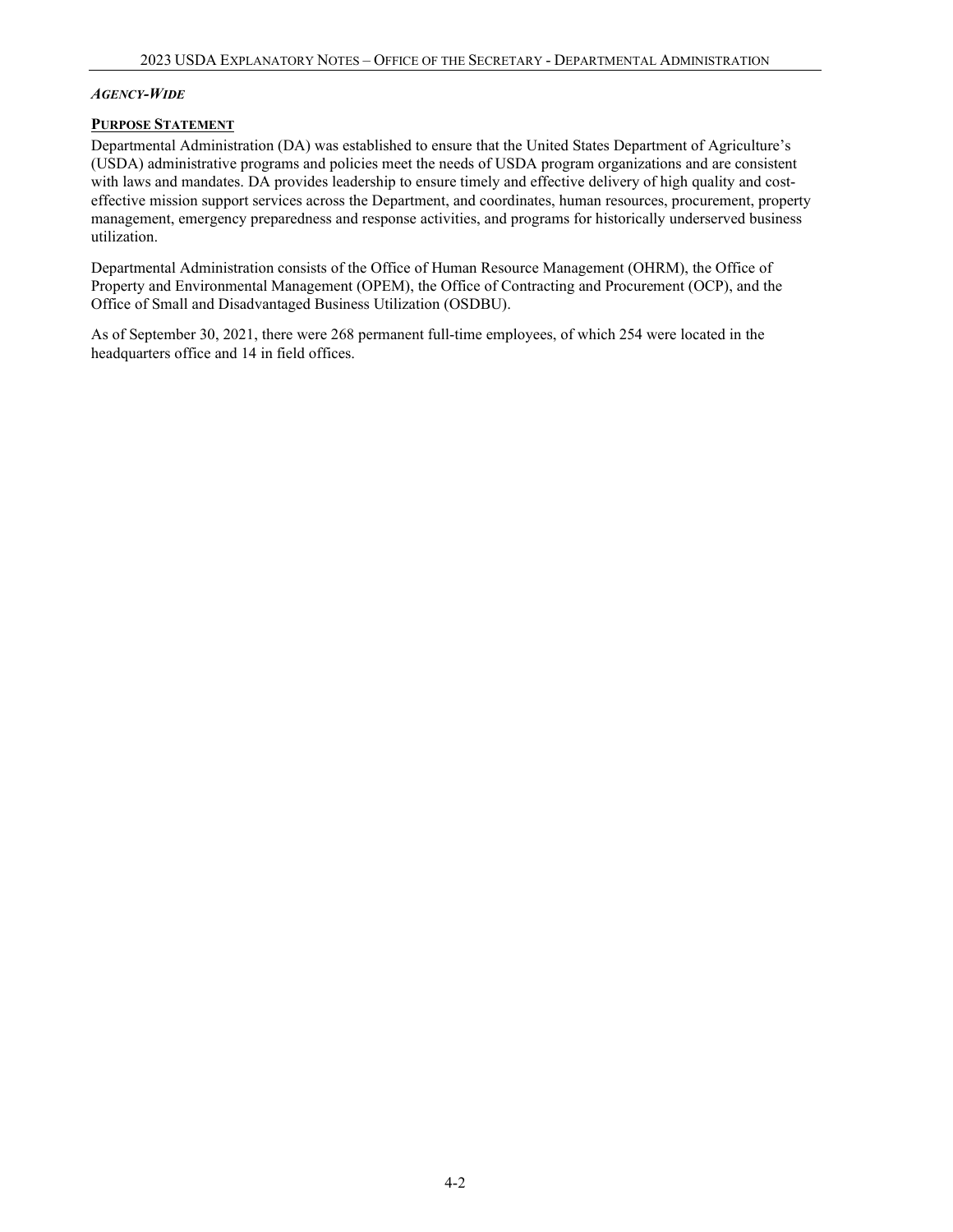# <span id="page-2-0"></span>**OIG AND GAO REPORTS**

# *Table DA-1. Completed OIG Reports*

| ID                                        | Date | Title |                                                              |
|-------------------------------------------|------|-------|--------------------------------------------------------------|
| 50601-003-23                              |      |       | OSDBU'S Controls Over the Eligibility of Contract Recipients |
| <b>Table DA-2 In-Progress GAO Reports</b> |      |       |                                                              |

| ID      | Title                                                              |
|---------|--------------------------------------------------------------------|
| #102711 | Disaster Relief Internal Controls                                  |
| #104499 | COVID 19 Contract Planning and Review of Contractor Qualifications |
| #104815 | High-Value Real Estate Sales                                       |

# <span id="page-2-1"></span>**AVAILABLE FUNDS AND FTES**

*Table DA-3. Available Funds and FTEs (thousands of dollars, FTEs)* 

| Item                                 | 2020<br>Actual | <b>FTE</b>               | 2021<br>Actual | <b>FTE</b>               | 2022<br><b>Estimated</b> | <b>FTE</b>               | 2023<br><b>Estimated</b> | <b>FTE</b> |
|--------------------------------------|----------------|--------------------------|----------------|--------------------------|--------------------------|--------------------------|--------------------------|------------|
| Salaries and Expenses:               |                |                          |                |                          |                          |                          |                          |            |
|                                      | \$21,376       | 72                       | \$21,440       | 68                       | \$21,440                 | 68                       | \$33,300                 | 118        |
|                                      |                | $\overline{a}$           | 500            | $\overline{\phantom{a}}$ | $\overline{a}$           | $\overline{\phantom{a}}$ |                          |            |
|                                      | $-200$         | $\overline{\phantom{a}}$ |                |                          |                          |                          |                          |            |
|                                      | 21,176         | 72                       | 21,940         | 68                       | 21,440                   | 68                       | 33,300                   | 118        |
|                                      | $-214$         | $\overline{\phantom{a}}$ | $-190$         | $\overline{\phantom{a}}$ | $\overline{\phantom{0}}$ | $\overline{\phantom{a}}$ |                          |            |
|                                      | 20,962         | 72                       | 21,750         | 68                       | 21,440                   | 68                       | 33,300                   | 118        |
| Other USDA:                          |                |                          |                |                          |                          |                          |                          |            |
|                                      | 13,891         | 37                       | 19,576         | 41                       | 19,406                   | 41                       | 19,794                   | 41         |
|                                      | 292            | $\overline{\phantom{a}}$ | 788            |                          | 804                      |                          | 820                      |            |
|                                      | 7              | $\overline{a}$           | 6              |                          | 6                        |                          | 6                        |            |
|                                      | 328            | $\overline{a}$           | 129            |                          | 132                      |                          | 134                      |            |
|                                      | 357            | 2                        | 1,500          | $\overline{a}$           | 1,600                    | $\overline{a}$           | 1,700                    |            |
| Retirement Processor Web Application | 551            | $\overline{a}$           | $\overline{a}$ |                          | $\overline{a}$           |                          | Ĭ.                       |            |
|                                      | 422            | $\overline{\phantom{a}}$ | 434            | $\blacksquare$           | 443                      | $\overline{\phantom{0}}$ | 452                      |            |
|                                      | 1.043          | 3                        | 1.050          | 3                        | 1.071                    | 3                        | 1.092                    | 3          |
|                                      | 1.491          | 1                        | 449            |                          | 458                      |                          | 467                      |            |
|                                      | 482            | 3                        | 549            | 3                        | 560                      | 3                        | 571                      | 3          |
|                                      | 483            | $\overline{a}$           | 470            |                          | 479                      |                          | 489                      |            |
|                                      |                | $\overline{a}$           | 500            |                          | 510                      |                          | 520                      |            |
|                                      | 4,256          | 5                        |                |                          | $\overline{a}$           |                          |                          |            |
|                                      | 5,386          | 15                       |                |                          | $\overline{a}$           |                          |                          |            |
|                                      | 235            | 1                        | 363            | 1                        | 370                      |                          | 378                      | -1         |
|                                      | 29,224         | 67                       | 25,814         | 48                       | 25,838                   | 48                       | 26,423                   | 48         |
| Working Capital Funds a/:            |                |                          |                |                          |                          |                          |                          |            |
|                                      | 48,129         | 145                      | 49,104         | 154                      | 49,546                   | 178                      | 50,202                   | 187        |
|                                      | 4,281          | 21                       |                |                          |                          |                          |                          |            |
| Total, Working Capital Fund          | 52,410         | 166                      | 49,104         | 154                      | 49,546                   | 178                      | 50,202                   | 187        |
|                                      | 102,596        | 305                      | 96,668         | 270                      | 96,824                   | 294                      | 109,925                  | 353        |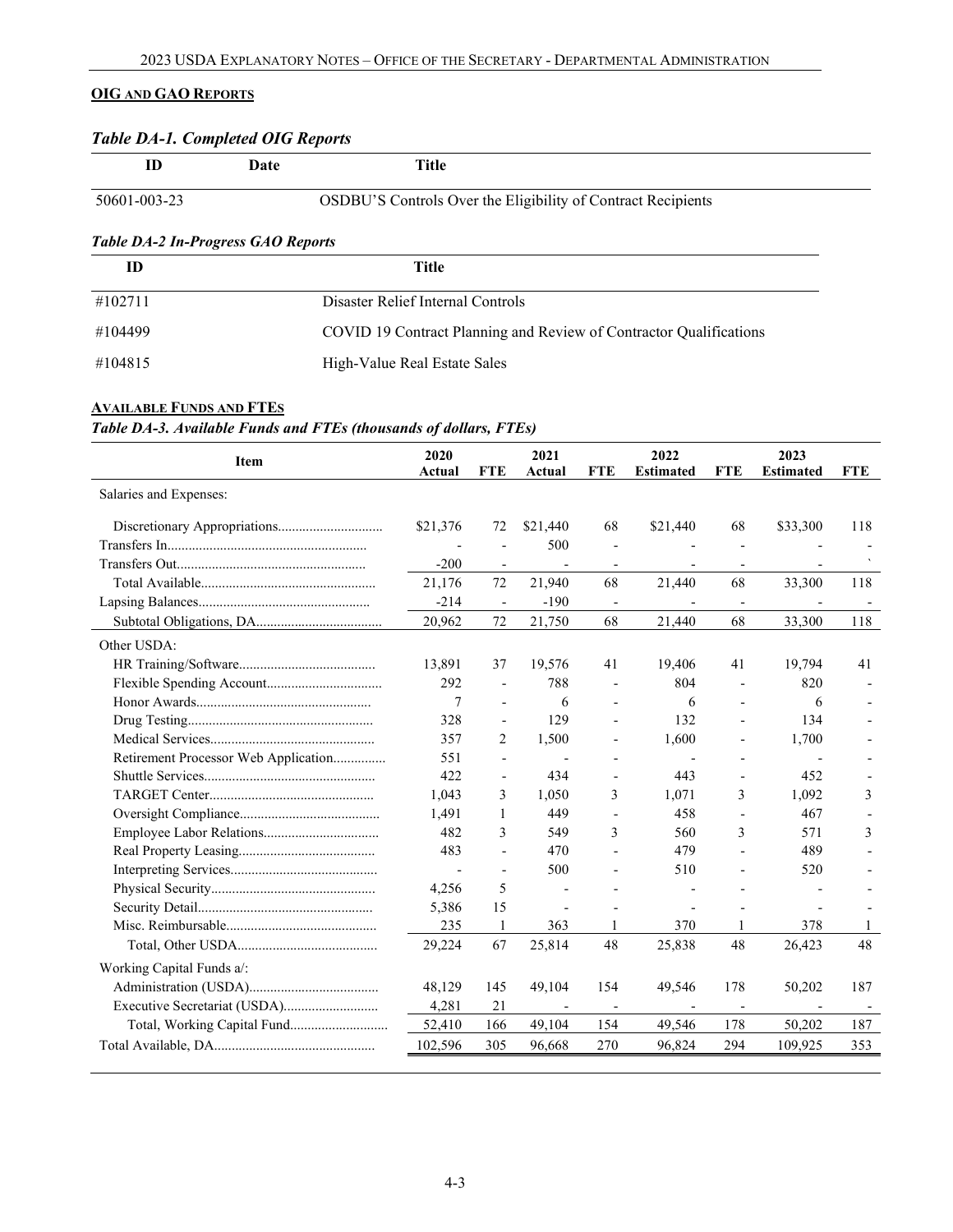#### <span id="page-3-0"></span>**PERMANENT POSITIONS BY GRADE AND FTES**

#### *Table DA-4. Permanent Positions by Grade and FTEs*

| Item               | D.C. | Field | 2020<br>Actual<br><b>Total</b> | D.C.         | Field | 2021<br>Actual<br>Total | D.C. | Field | 2022<br><b>Estimated</b><br><b>Total</b> | D.C.      | Field | 2023<br><b>Estimated</b><br><b>Total</b> |
|--------------------|------|-------|--------------------------------|--------------|-------|-------------------------|------|-------|------------------------------------------|-----------|-------|------------------------------------------|
|                    |      |       |                                |              |       |                         |      |       |                                          |           |       |                                          |
|                    | 15   |       | 16                             | 11           |       | 12                      | 14   |       | 15                                       | 22        |       | 23                                       |
|                    | 36   |       | 41                             | 24           |       | 29                      | 29   |       | 34                                       | 53        |       | 58                                       |
|                    | 43   |       | 50                             | 23           |       | 30                      | 28   |       | 35                                       | 38        |       | 45                                       |
|                    |      |       |                                |              |       |                         | Δ    |       |                                          |           |       |                                          |
|                    | h.   | -     | 6                              | <sub>6</sub> | ۰     | 6                       | 6    |       | n                                        | $\lambda$ |       |                                          |
|                    |      |       |                                |              |       |                         |      |       |                                          |           |       |                                          |
|                    |      |       |                                |              |       | h                       |      |       |                                          |           |       |                                          |
|                    |      |       |                                |              |       |                         |      |       |                                          |           |       |                                          |
|                    |      |       |                                |              |       |                         |      |       |                                          |           |       |                                          |
|                    |      | -     |                                |              | -     |                         |      |       |                                          |           |       |                                          |
| Total Perm. FT EOY | 125  | 14    | 139                            | 89           | 14    | 103                     | 102  | 14    | 116                                      | 152       | 14    | 166                                      |
| FTE.               | 125  | 14    | 139                            | 102          | 14    | 116                     | 102  | 14    | 116                                      | 152       | 14    | 166                                      |

### <span id="page-3-1"></span>**VEHICLE FLEET**

#### **Motor Vehicle Fleet**

The DA Office of Operations' (OO) fleet is located in the DC Metropolitan area at the USDA South Building, in Beltsville, MD (Materiel Management Service Center), and George Washington Carver Center (GWCC). DA/OO's 2023 budget estimate reflects no change in the size of its fleet from FY 2022 to FY 2023. DA/OO will continue to review its inventory to assess the need to acquire or dispose of vehicles in its fleet. As individual leases expire, DA/OO will work with GSA to replace existing light duty conventional gas vehicles with alternative fuel vehicles that meet our mission requirements.

17 of the 19 vehicles have Geotab real-time fleet management technology and drive safety devices installed. The two agency-owned vehicles are reverting to Trimble systems due to the semiconductor shortages affecting GeoTab's supply chain. The technology is being used to provide vehicle tracking, fuel analysisdiagnostics, driver safety analysis, and other data collection that is used by managers for vehicle monitoring and mandatory reporting. It is unclear when the two remaining vehicles will have the GeoTab devices installed.

#### *Materiel Management Service Center (MMSC)*

MMSC manages for Centralized Excess Property Operation (CEPO) and the Consolidated Forms and Publication Distribution Center divisions for USDA. To support this mission, MMSC currently maintains a total of seven motor vehicles: three - 26' Box Trucks, one - Tractor Trailer, and one - Dodge Caravan (8-passenger). The vehicles are leased from General Services Administration (GSA). MMSC also has two agency-owned vehicles: one - Dodge Crew Cab and one - Ford F550 tow truck.

The 26' Box Trucks and the Tractor Trailer are utilized in the daily pickup and delivery services for CEPO and the Consolidated Forms and Publication Distribution Center customers. The number of vehicles is determined by the number of truck drivers and the volume of property that needs to be picked up and delivered. The Caravan and Explorer are used to transport customers to the Beltsville Service Center to conduct business, to transport employees to business meetings and USDA sponsored events, and to deliver/pick-up smaller property items. The Dodge Crew Cab pickup is used to transport cargo typical too small to efficiently use the 26' Box Trucks and Tractor Trailer.

Since MMSC manages the CEPO division for USDA which includes disposing of vehicles that are inoperable, the F550 tow truck is used to support that mission.

#### *Mail and Reproduction Management Division*

The Mail and Reproduction Management Division maintains eleven vehicles in its fleet: three - LD Passenger Minivans, three - MD Passenger Minivans, one - LD Cargo Van, two - MD Cargo Vans, one - MD Box Truck, and one - CompactSedan. The Compact Sedan and a LD Passenger Minivan are Plug-in Hybrid Electric vehicles.

The box truck is used to deliver freight, bulk mail items, and copier paper.The passenger vans and cargo vans are used for the following purposes: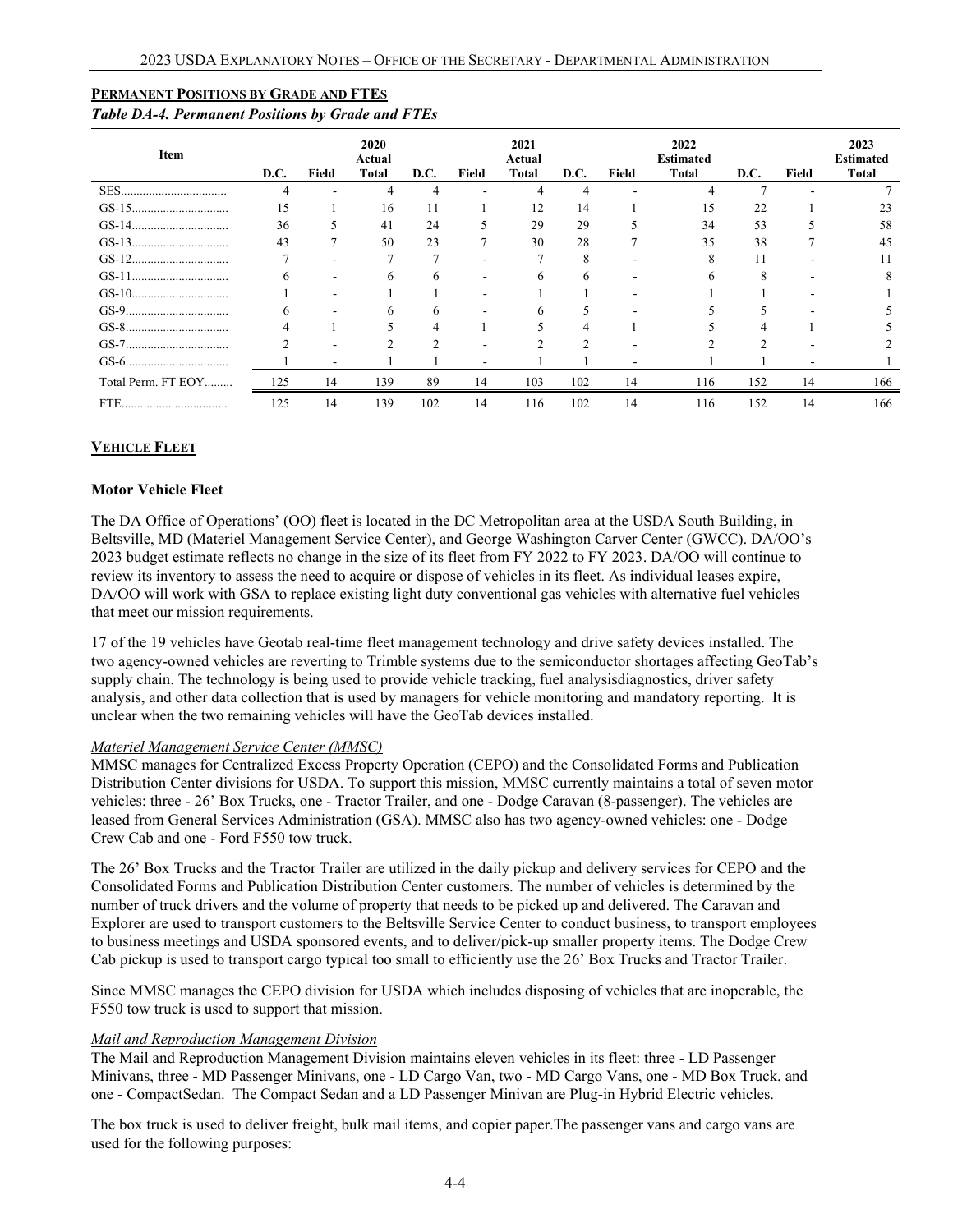- Scheduled mail service between the USDA Headquarters complex and USDA leased locations.
- Same day customer requested pick-up and delivery of high priority special delivery items to and from various other Cabinet Departments, independent agencies, and private sector business associations.
- Transportation of groups of employees and/or official visitors to conferences, meetings, or officialfunctions at locations in the DC metro area. Occasional requests are for out-of-town locations.
- Shared with other Agencies and Offices that might need to utilize them on an as-needed basis.

The hybrid electric sedan is used to provide Transportation Support and Chauffeuring Services for twenty-nine USDA agencies within the National Capital Region. This vehicle is used to chauffeur and provide special transportation for Very Important Persons such as Assistant Secretaries, Directors, and Officials.

## *Facility Management Division (FMD)*

FMD maintains one vehicle in its fleet. FMD uses a heavy duty 4x4 pickup truck to pick up materials from vendors to support facility operations and travel to GWCC to provide facility support. It supports snow removal operations as necessary. The vehicle was a part of a vehicle swap between OO, GSA, and other government agency in exchange for the option to upgrade this vehicle to a dual cab pickup that will better meet FMD's needs.

*Replacement Criteria*: Departmental Administration will continue to follow GSA regulatory standards which are six years or 60,000 miles, except in the event Fleet Management reduced utilization dictates otherwise. Vehicle replacement is based on funding priority, program management, vehicle mileage, vehicle age, and utilization.

*Reductions to fleet:* There are no changes expected for FY 2023 from FY 2022.

## *Table DA-5. Size, Composition, and Annual Costs of Motor Vehicle Fleet*

Note: Number of vehicles by type include vehicles owned by the agency and leased from commercial sources or GSA.

Annual Operating Costs excludes acquisition costs and gains from sale of vehicles as shown in FAST.

|                                         | <b>Sedans</b><br>and<br><b>Station</b><br>Wagons | Vans     | <b>SUVs</b>    | Light<br><b>Trucks</b><br>4X2 | Light<br><b>Trucks</b><br><b>4X4</b> | Medium<br>Duty<br><b>Vehicles</b> | <b>Buses</b> | Heavy<br>Duty<br><b>Vehicles</b> | <b>Total</b><br><b>Vehicles</b> | Annual<br><b>Operating</b><br><b>Costs</b> |
|-----------------------------------------|--------------------------------------------------|----------|----------------|-------------------------------|--------------------------------------|-----------------------------------|--------------|----------------------------------|---------------------------------|--------------------------------------------|
| 2018 End of Year Operating              |                                                  | 5        | $\mathbf{0}$   | $\bf{0}$                      | 0                                    | 8                                 | $\bf{0}$     | 5                                | 20                              | \$93,000                                   |
| Inventory                               |                                                  |          |                |                               |                                      |                                   |              |                                  |                                 |                                            |
| 2020 End of Year Operating<br>Inventory |                                                  | 4        | $\mathbf{0}$   | $\bf{0}$                      | 0                                    | 8                                 | $\bf{0}$     | 5                                | 18                              | 83,000                                     |
| 2021 Planned Acquisitions               |                                                  | 0        | $\overline{0}$ | $\mathbf{0}$                  | $\Omega$                             | $\Omega$                          | $\theta$     | 2                                |                                 |                                            |
| 2021 Planned Disposals                  |                                                  |          | $\Omega$       | $\theta$                      | $\theta$                             | $\theta$                          | $\theta$     | $\theta$                         |                                 |                                            |
| 2021 End of Year Operating              |                                                  |          |                |                               |                                      |                                   |              |                                  |                                 | 79,000                                     |
| Inventory                               |                                                  | 3        | $\bf{0}$       | $\bf{0}$                      |                                      | 8                                 | $\bf{0}$     |                                  | 19                              |                                            |
| 2022 Planned Acquisitions               |                                                  | $\theta$ | $\mathbf{0}$   | $\theta$                      |                                      |                                   | $\mathbf{0}$ |                                  | 0                               |                                            |
| 2022 Planned Disposals                  |                                                  | $\theta$ | $\theta$       | $\theta$                      | $\Omega$                             | $\Omega$                          | $\Omega$     | $\theta$                         | $\theta$                        |                                            |
| 2022 End of Year Operating              |                                                  |          |                |                               |                                      |                                   |              |                                  |                                 |                                            |
| Inventory                               |                                                  | 3        | $\bf{0}$       | $\bf{0}$                      | 0                                    | 8                                 | $\bf{0}$     |                                  | 19                              | 74,000                                     |
| 2023 Planned Acquisitions               |                                                  | 0        | $\theta$       | $\Omega$                      |                                      |                                   | $\theta$     |                                  | 0                               |                                            |
| 2023 Planned Disposals                  |                                                  | $\theta$ | $\theta$       | $\theta$                      | $\Omega$                             | $\theta$                          | $\theta$     | $\theta$                         | $\theta$                        |                                            |
| 2023 End of Year Operating              |                                                  |          |                |                               |                                      |                                   |              |                                  |                                 | 74,000                                     |
| Inventory                               |                                                  | 3        | $\mathbf{0}$   | 0                             | 0                                    | 8                                 | 0            |                                  | 19                              |                                            |

Statement of Proposed Purchase of Passenger Motor Vehicles

| Fiscal<br>Year | <b>Net</b><br>Active<br>Fleet,<br><b>SOY</b> | <b>Disposals</b>         | <b>Replacements</b> | <b>Additions</b> | <b>Total</b><br><b>Acquisitions</b> | <b>Net Active</b><br>Fleet, EOY |
|----------------|----------------------------------------------|--------------------------|---------------------|------------------|-------------------------------------|---------------------------------|
| 2020           | 18                                           |                          |                     |                  |                                     |                                 |
| 2021           | 19                                           | $\overline{\phantom{0}}$ |                     |                  |                                     |                                 |
| 2022           | 19                                           | -                        |                     |                  |                                     |                                 |
| 2023           | 19                                           |                          |                     |                  |                                     |                                 |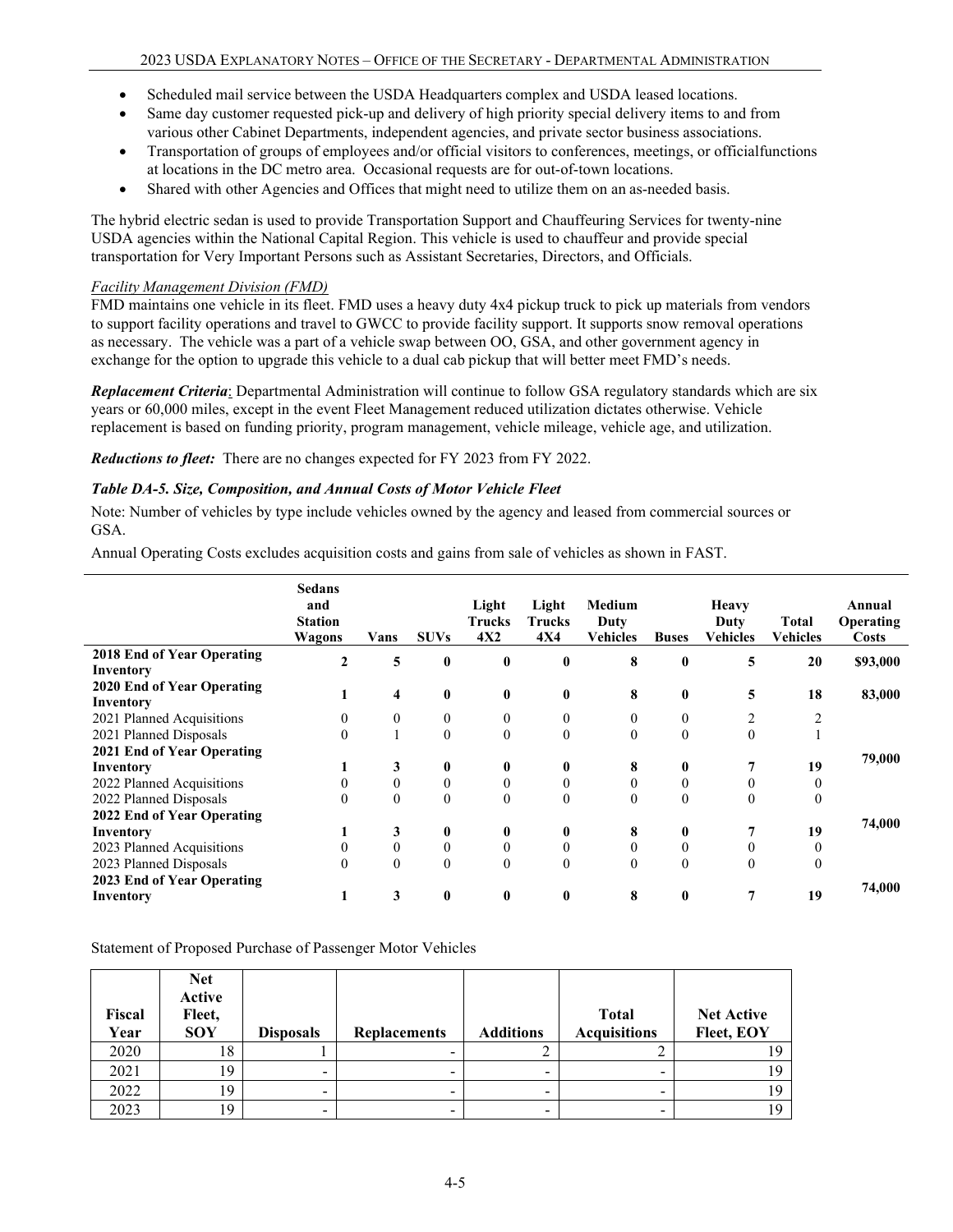## <span id="page-5-0"></span>**SHARED FUNDING PROJECTS**

# *Table DA-6. Shared Funding Projects (dollars in thousands)*

| <b>Item</b>                                             | 2020<br>Actual           | 2021<br>Actual           | 2022<br><b>Estimated</b> | 2023<br><b>Estimated</b> |
|---------------------------------------------------------|--------------------------|--------------------------|--------------------------|--------------------------|
| <b>Working Capital Fund:</b>                            |                          |                          |                          |                          |
| Administrative Services:                                |                          |                          |                          |                          |
|                                                         | \$127                    | \$120                    | \$133                    | \$135                    |
|                                                         | 620                      | 589                      | 360                      | 359                      |
|                                                         | 219                      | 240                      | 219                      | 217                      |
|                                                         | 1,239                    | 1,414                    | 1,691                    | 1,819                    |
| Human Resources Enterprise Management Systems           | $\overline{4}$           | 5                        | 5                        | 5                        |
|                                                         | 2,209                    | 2,368                    | 2,408                    | 2,535                    |
|                                                         |                          |                          |                          |                          |
| Communications:                                         |                          |                          |                          |                          |
|                                                         | 5                        | 14                       | 44                       | 20                       |
| Finance and Management:                                 |                          |                          |                          |                          |
|                                                         | 124                      | 171                      | 110                      | 110                      |
|                                                         | 384                      | 379                      | 494                      | 511                      |
|                                                         | 81                       | 70                       | 73                       | 72                       |
|                                                         | 2,092                    | 1,950                    | 2,089                    | 2,089                    |
|                                                         | 2,681                    | 2,570                    | 2,766                    | 2,782                    |
| Information Technology:                                 |                          |                          |                          |                          |
|                                                         | 11,636                   | 4,714                    | 3,099                    | 3,233                    |
| Department Administration Information Technology Office | 2,293                    | 3,034                    | 3,736                    | 3,839                    |
|                                                         | 2,904                    | 2,246                    | 2,464                    | 2,509                    |
|                                                         |                          |                          | 402                      |                          |
|                                                         | 552                      | 484                      |                          | 352                      |
|                                                         | 17,385                   | 10,478                   | 9,701                    | 9,933                    |
|                                                         | 9                        | 11                       | 14                       | 14                       |
|                                                         | $\overline{\phantom{a}}$ | $\overline{\phantom{a}}$ | $\blacksquare$           |                          |
|                                                         | 22,289                   | 15,441                   | 14,933                   | 15,284                   |
| <b>Department-Wide Shared Cost Programs:</b>            |                          |                          |                          |                          |
|                                                         | 33                       | 26                       | 31                       | 31                       |
|                                                         | 3                        |                          |                          |                          |
|                                                         | 13                       | 74                       | 78                       | 78                       |
|                                                         |                          | 30                       | 37                       | 46                       |
|                                                         | 24                       | 37                       | 37                       | 37                       |
|                                                         | 14                       | 19                       | 18                       | 18                       |
|                                                         | 25                       | 16                       | 18                       | 18                       |
|                                                         | 20                       | 17                       | 19                       | 19                       |
|                                                         | 25                       | 25                       | 26                       | 26                       |
|                                                         | 5                        | 5                        | 5                        | 5                        |
|                                                         | 34                       | 21                       | 19                       | 19                       |
| Total, Department-Wide Reimbursable Programs            | 196                      | 270                      | 288                      | 297                      |
| E-Gov:                                                  |                          |                          |                          |                          |
| Budget Formulation and Execution Line of Business       | 1                        | 2                        |                          |                          |
|                                                         | 47                       | 54                       | 40                       | 42                       |
|                                                         | 1                        | 1                        | 1                        | 1                        |
|                                                         | 13                       | 12                       | 13                       | 13                       |
|                                                         |                          |                          | 10                       | 12                       |
|                                                         |                          |                          | 1                        | 1                        |
|                                                         | 1                        | 1                        | 1                        | 1                        |
|                                                         | 6                        |                          | 13                       | 13                       |
|                                                         | 69                       | 70                       | 79                       | 83                       |
|                                                         |                          |                          |                          |                          |
|                                                         | 22,554                   | 15,781                   | 15,300                   | 15,664                   |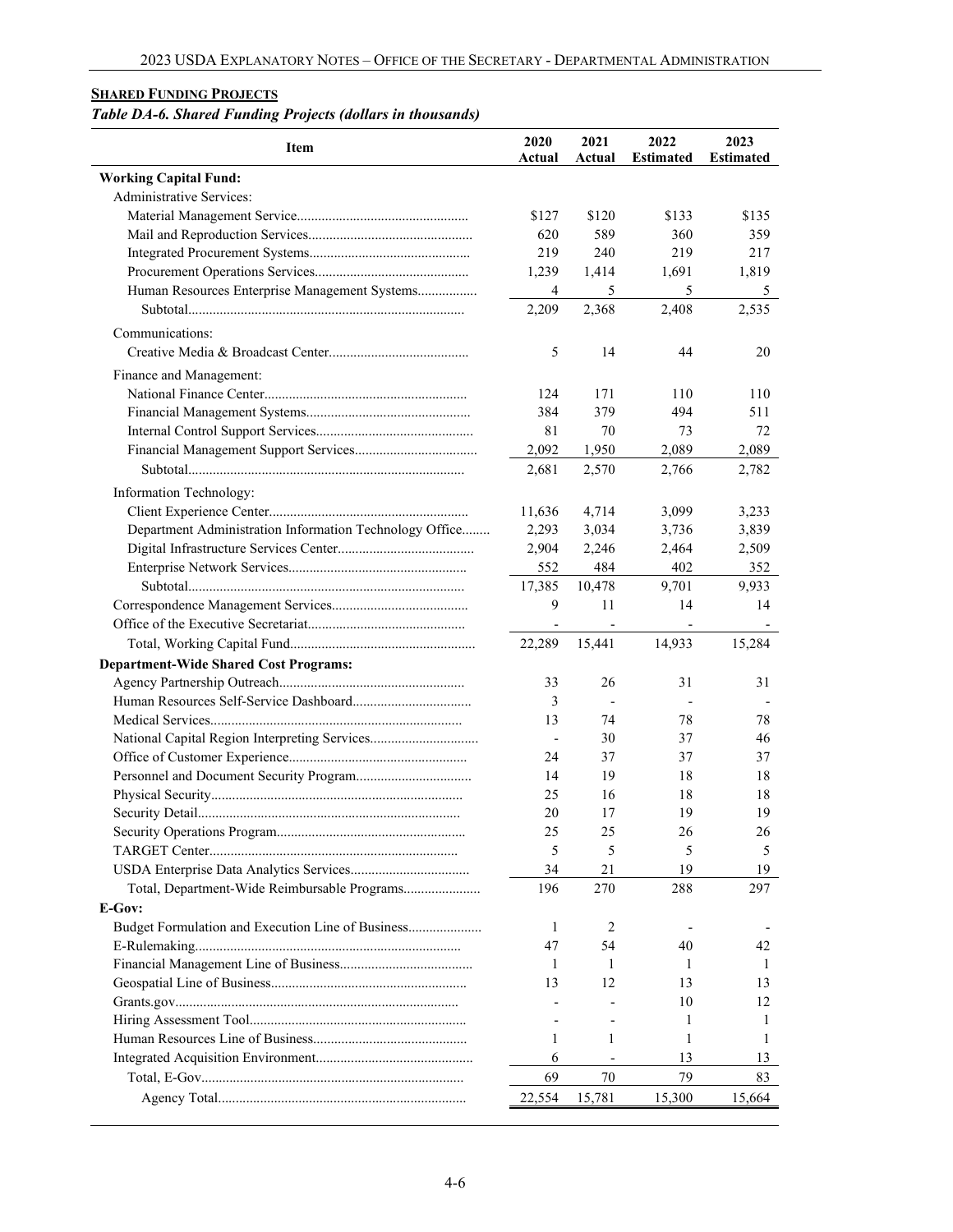#### <span id="page-6-0"></span>*ACCOUNT 1: SALARIES AND EXPENSES*

#### <span id="page-6-1"></span>**APPROPRIATIONS LANGUAGE**

For necessary expenses of the Office of the Secretary,  $[$86,773,000]$  $$81,010,000$  of which not to exceed [\$14,801,000]\$10,623,000 shall be available for the Immediate Office of the Secretary[, of which \$9,098,000 shall be available for climate change, including coordinating climate change activities across the Department]; not to exceed [\$13,429,000]\$2,306,000 shall be available for the Office of Homeland Security; not to exceed [\$13,294,000]\$10,525,000 shall be available for the Office of Partnerships and Public Engagement; not to exceed [\$2,860,000]\$6,450,000 shall be available for the Office of Tribal Relations; not to exceed [\$27,400,000]\$35,047,000 shall be available for the Office of the Assistant Secretary for Administration, of which  $\frac{26,001,0001}{}$ \$33,300,000 shall be available for Departmental Administration to provide for necessary expenses for management support services to offices of the Department and for general administration, security, repairs and alterations, and other miscellaneous supplies and expenses not otherwise provided for and necessary for the practical and efficient work of the Department; *Provided*, That funds made available by this Act to an agency in the Administration mission area for salaries and expenses are available to fund up to one administrative support staff for the Office; not to exceed [\$4,480,000]\$4,671,000 shall be available for the Office of the Assistant Secretary for Congressional Relations and Intergovernmental Affairs to carry out the programs funded by this Act, including programs involving intergovernmental affairs and liaison within the executive branch; and not to exceed [\$10,509,000]\$11,388,000 shall be available for the Office of Communications: *Provided further*, That the Secretary of Agriculture is authorized to transfer funds appropriated for any office of the Office of the Secretary to any other office of the Office of the Secretary: *Provided further*, That no appropriation for any office shall be increased or decreased by more than 5 percent: *Provided further*, That not to exceed \$22,000 of the amount made available under this paragraph for the Immediate Office of the Secretary shall be available for official reception and representation expenses, not otherwise provided for, as determined by the Secretary: *Provided further*, That the amount made available under this heading for Departmental Administration shall be reimbursed from applicable appropriations in this Act for travel expenses incident to the holding of hearings as required by U.S.C. 551-558: *Provided further*, That funds made available under this heading for the Office of the Assistant Secretary for Congressional Relations and Intergovernmental Affairs may be transferred to agencies of the Department of Agriculture funded by this Act to maintain personnel at the agency level.

The first change eliminates language that specified funding for climate change related activities.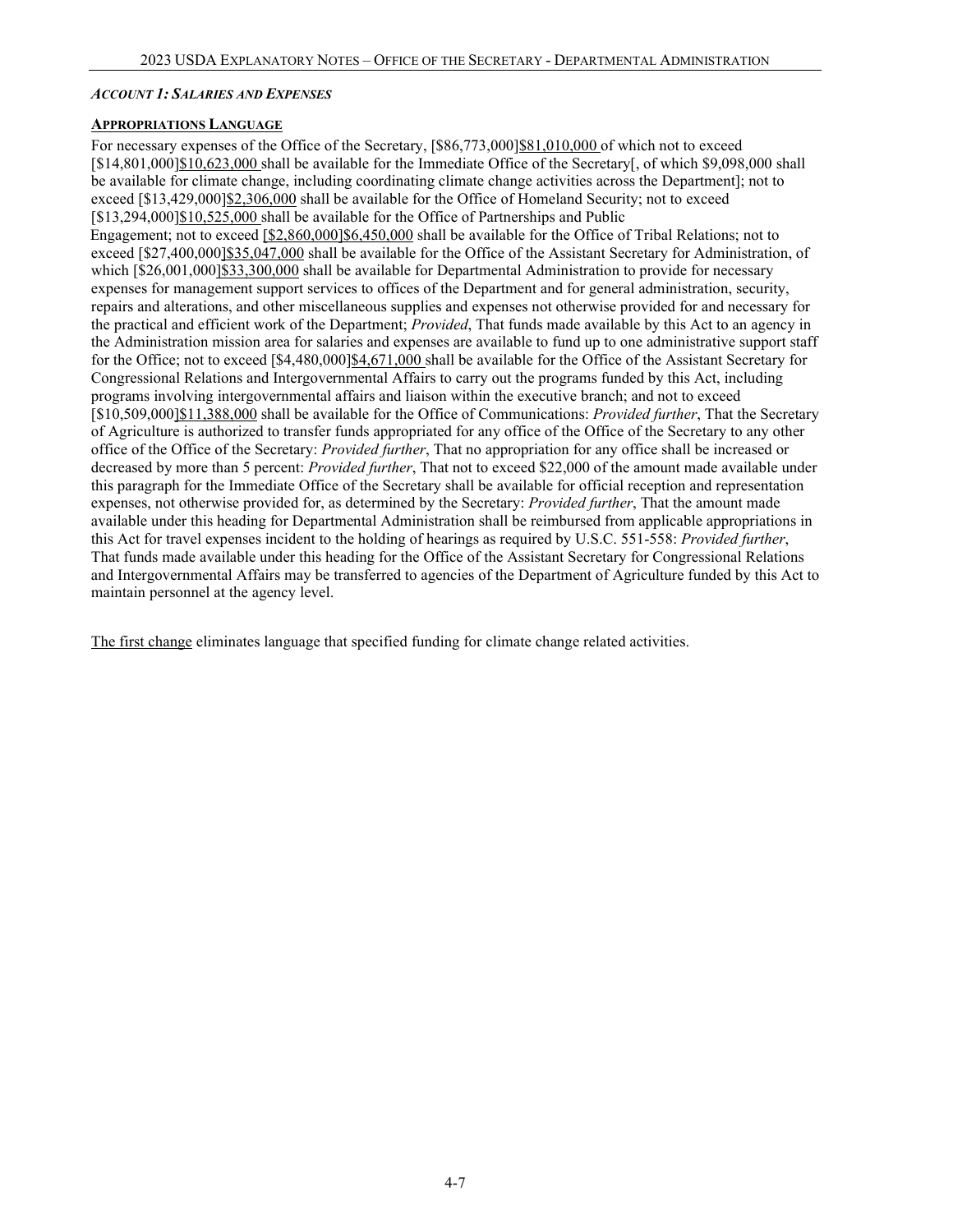#### <span id="page-7-0"></span>**LEAD-OFF TABULAR STATEMENT**

#### *Table DA-7. Lead-Off Tabular Statement (In dollars)*

| Item                    | Amount        |
|-------------------------|---------------|
| Estimate, 2022          | \$21,440,000  |
| Change in Appropriation | $+11,860,000$ |
| Budget Estimate, 2023   | 33,300,000    |
|                         |               |

#### <span id="page-7-1"></span>**PROJECT STATEMENT**

#### *Table DA-8. Project Statement (thousands of dollars, FTEs)*

| Item                                      | 2020<br>Actual | <b>FTE</b>               | 2021<br>Actual | <b>FTE</b>               | 2022<br><b>Estimated</b> | <b>FTE</b> | 2023<br><b>Estimated</b> | <b>FTE</b> | Inc. or<br>Dec. | <b>FTE</b><br>Inc.<br><sub>or</sub><br>Dec. | Chg<br>Key     |
|-------------------------------------------|----------------|--------------------------|----------------|--------------------------|--------------------------|------------|--------------------------|------------|-----------------|---------------------------------------------|----------------|
| Discretionary Appropriations:             |                |                          |                |                          |                          |            |                          |            |                 |                                             |                |
| Departmental Administration               | \$21,376       | 72                       | \$21,440       | 68                       | \$21,440                 | 68         | \$33,300                 | 118        | $+\$11.860$     | $+50$                                       | <sup>(1)</sup> |
| Transfers In:                             |                |                          |                |                          |                          |            |                          |            |                 |                                             |                |
| Office of Safety, Security and Protection |                |                          | 500            |                          |                          |            |                          |            |                 |                                             |                |
| Transfers Out:                            |                |                          |                |                          |                          |            |                          |            |                 |                                             |                |
|                                           | $-200$         | -                        |                |                          |                          |            |                          |            |                 |                                             |                |
|                                           | 21,176         | 72                       | 21.940         | 68                       | 21.440                   | 68         | 33,300                   | 118        | 11.860          | 50                                          |                |
|                                           | $-214$         | $\overline{\phantom{0}}$ | $-190$         | $\overline{\phantom{a}}$ |                          |            | -                        |            |                 |                                             |                |
|                                           | 20,962         | 72                       | 21,750         | 68                       | 21,440                   | 68         | 33,300                   | 118        | $+11,860$       | $+50$                                       |                |
|                                           |                |                          |                |                          |                          |            |                          |            |                 |                                             |                |

#### **PROJECT STATEMENT**

*Table DA-9. Project Statement (thousands of dollars, FTEs)* 

| Item                                      | 2020<br>Actual | <b>FTE</b>               | 2021<br>Actual | <b>FTE</b>               | 2022<br><b>Estimated</b> | <b>FTE</b> | 2023<br><b>Estimated</b> | <b>FTE</b> | Inc. or<br>Dec. | <b>FTE</b><br>Inc.<br>or<br>Dec. |
|-------------------------------------------|----------------|--------------------------|----------------|--------------------------|--------------------------|------------|--------------------------|------------|-----------------|----------------------------------|
| Discretionary Obligations:                |                |                          |                |                          |                          |            |                          |            |                 |                                  |
| Departmental Administration               | \$20,962       | 72                       | \$21,750       | 68                       | \$21,440                 | 68         | \$33,300                 | 118        | $+ $11,860$     | $+50$                            |
|                                           | 214            |                          | 190            | $\overline{\phantom{a}}$ |                          |            | -                        |            |                 |                                  |
|                                           | 21,176         | 72                       | 21,940         | 68                       | 21,440                   | 68         | 33,300                   | 118        | 11,860          | 50                               |
| Transfers In:                             |                |                          |                |                          |                          |            |                          |            |                 |                                  |
| Office of Safety, Security and Protection |                |                          | $-500$         | ۰                        |                          |            |                          |            |                 |                                  |
| Transfers Out:                            |                |                          |                |                          |                          |            |                          |            |                 |                                  |
|                                           | 200            | $\overline{\phantom{a}}$ | ٠              |                          |                          |            |                          |            |                 |                                  |
|                                           | 21,376         | 72                       | 21,440         | 68                       | 21,440                   | 68         | 33,300                   | 118        | 11,860          | 50                               |
|                                           |                |                          |                |                          |                          |            |                          |            |                 |                                  |

#### **Departmental Administration**

This program was established to provide management leadership to ensure that the United States Department of Agriculture's (USDA) administrative programs and policies meet the needs of USDA program organizations and are consistent with laws and mandates. DA's functions include human resources, procurement and property management, homeland security, and historically underserved business utilization.

The numbers and letters of the following listing relates to values in the Change (Chg.) Key column of the Project Statement:

- 1. An increase of \$11,860,000 and 50 FTEs in Departmental Administration (\$21,440,000 and 68 FTEs available in FY 2022).
	- (A) An increase of \$342,000, which includes \$233,000 for pay inflation and \$109,000 for FERS for 2022 Pay and FERS.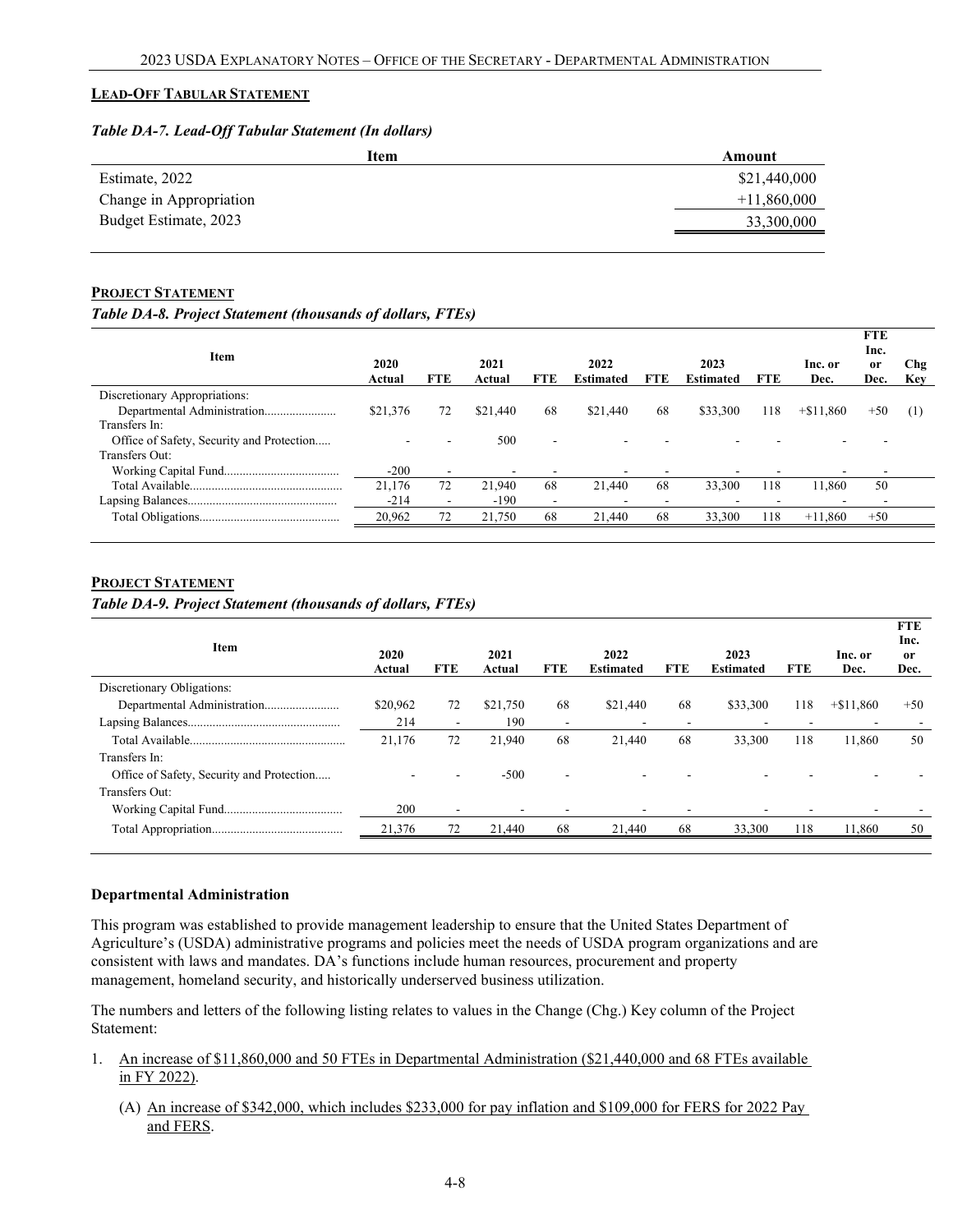This increase supports the pay increase which went into effect January 1, 2022, of a 2.7 percent Cost of Living pay increases for civilian employees, and a 1.1 percent increase to cover the expenses for the mandated increase of USDA's contribution to FERS*.*

(B) An increase of \$634,000 for 2023 pay costs (\$104,000 for annualization of the 2022 pay increase and \$530,000 for the 2023 pay increase).

This increase will support the annualization of the 2022 2.7 percent Cost of Living pay increase and the 2023 4.6 percent Cost of Living pay increase. This increase will allow Departmental Administration (DA) and its sub-offices to continue to meet its objective in administering and overseeing programs relating to USDA operations. This critical increase is needed to support and maintain current staffing levels to meet the demands and statutory requirements imposed on DA. Elimination of the pay cost increase means the DA would not be able to fund approximately two FTE and/or would need to significantly cut travel, training, and mission support. Approximately 51 percent of program's budget supports personnel compensation and benefits. Failure to receive this increase would adversely impact DA's ability to effectively carryout mission critical functions which are necessary in providing continued operational support for all areas of the Department as well as meeting the needs of the Executive Office of the President and members of Congress.

- (C) An increase of \$364,000 for Shared Cost Programs and Working Capital Fund Inflationary Increases. An increase of \$364,000 which includes \$353,000 for WCF and \$11,000 for Shared Cost Programs inflationary costs. This increase will support an inflationary percentage increase of 2.4% for the Departmental Administration to continue to fund the required fixed Departmental programs.
- (D) An increase of \$1,320,000 and 6 FTEs for the Acquisition Workforce Succession Plan.

OCP is requesting this funding for 1 FTE to lead the execution of the Acquisition Workforce Succession Plan which requires the hiring of interns and experienced personnel who will succeed the over 500 current agency work force who are retirement eligible in the next five years. In addition, five FTE are needed to lead and support the agency's procurement efforts in supporting Diversity, Equity, Inclusion and Accessibility, Climate, Supply Chain Risk and Labor Well-being initiatives. This includes working with the White House, Office of Management and Budget (OMB) and legislative committees on policies, providing training to agency workforce on execution and validating compliance with laws and regulations.

(E) An increase of \$2,000,000 and 6 FTEs for the Office of Customer Experience.

USDA's Office of Customer Experience (OCX) was established under Departmental Administration to lead the effort to improve customer experience (CX) across USDA. OCX leads USDA's CX commitment to providing the highest quality experience to both customers and employees by using data, humancentered design practices, innovative tools, and training to improve the Department's delivery of services to a diverse range of customers, including employees, farmers, scientists, children, families, foresters, state governments, and more. As a Department-level organization, OCX is strategically positioned to ensure that a human-centered design approach and perspective is implemented across our programs and services that impact the vast public that we serve.

OCX drives USDA's understanding of its customers and maintains a Department-Wide customer experience 'lens'. This informs opportunities to reduce administrative burden, advance equity, and promote transparency in order to meet the needs and exceed the expectations of our customers – the American people. This includes building the customer experience expertise and capacity across the Department necessary to design and facilitate these activities.

OCX identifies and baselines the public's level of trust in USDA's high impact services. This establishes accountability across USDA policy, planning, programs, and practices in order to deliver the value that the American people expect and deserve.

OCX is leading USDA's coordination and response to Executive Order 14058, in partnership with all USDA Mission Areas, agencies, and staff offices. This includes coordination and governance across all USDA High Impact Service Providers (HISPs) defined by the Office of Management and Budget (OMB). USDA has more HISPs than any other Cabinet-level Department in the Federal government. It also includes establishing Department-wide CX policies, regulations, governance. OCX anticipates supporting the implementation of the President's Management Agenda Priority #2 and USDA's Agency Priority Goal (APG) action planning process. The funding will be used to onboard one SES, two GS/15s, two GS/14s and one GS/13.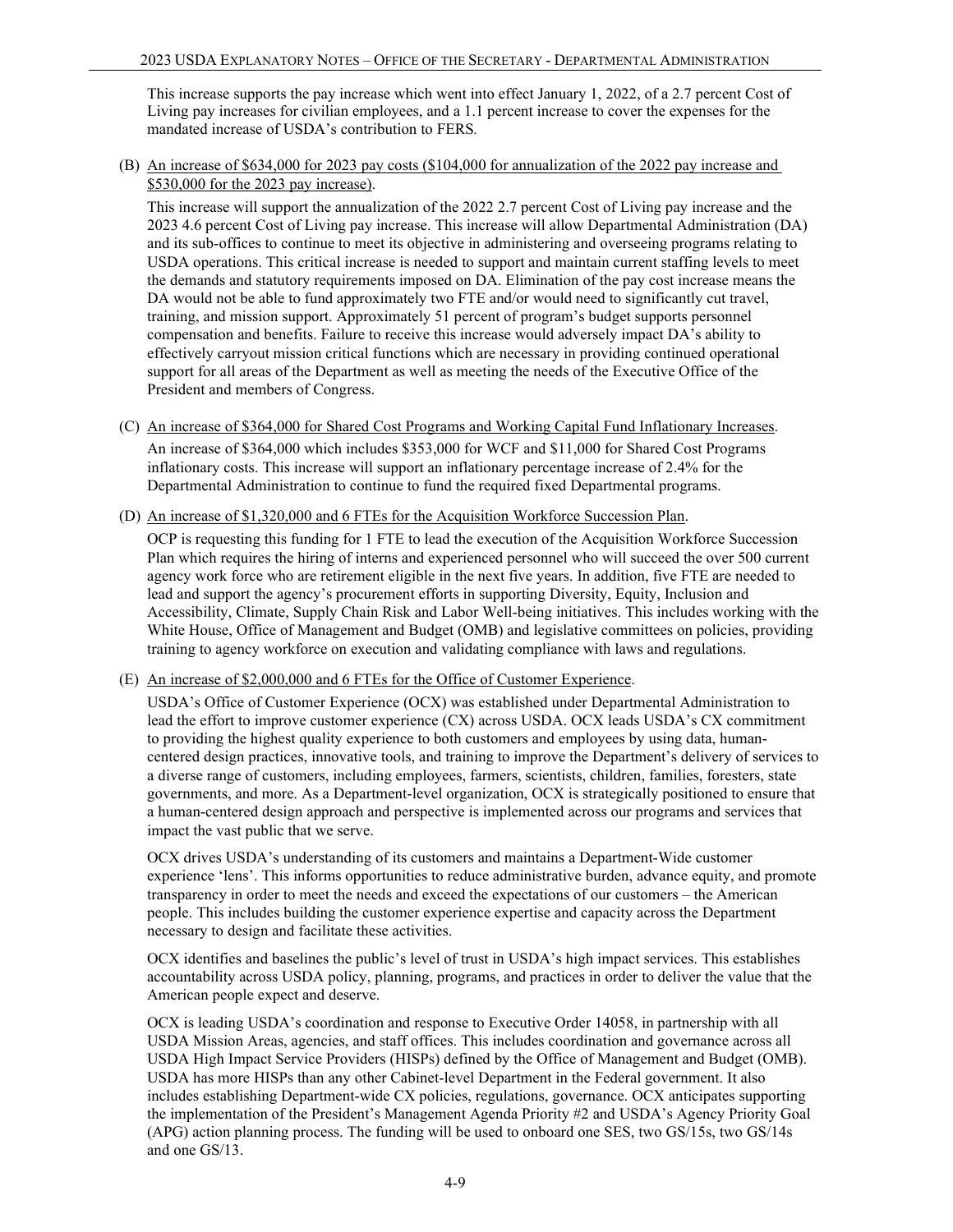# (F) An increase of \$1,300,000 and 7 FTEs for the Office of Property and Environmental Management includes the following increases.

## (1) Fund OPEM Personnel (3 FTEs and \$500,000).

OPEM is requesting to fund three positions to support USDA and Administration priorities including Executive Orders on climate change, sustainability, and fleet electrification. Additionally, these positions will support and promote the use of biofuels, space and lease management, and Future of Work/Return to Work initiatives in the Office of the Director: The funding will be used to onboard one GS/15, one GS/13, and one GS/11.

## (2) Space Management Personnel Request (1 FTE and \$210,000).

USDA spends over \$475 million annually on leases for USDA-managed and General Services Administration (GSA) leased space. Proper management and accountability of USDA's broad portfolio of properties require a more centralized space management approach to address USDA's future space requirements and the Future of Work/Return to Work initiative. In order for the Department to maximize efficiency and create innovation in its space management portfolio, there is a dire need for a realty/lease management specialist to assist with performing, developing, and gathering the analytical data necessary to assist senior management at the Departmental level in decisions on right-sizing USDA's real property and leasing portfolio. The funding will be used to onboard one GS/14.

## (3) Environmental Management Personnel Request (2 FTEs and \$410,000).

The Administration's commitment and strategic priority for climate change, as expressed in Executive Order 14057, the Infrastructure and Investment Jobs Act of 2021, and budget proposals, plays an integral part in USDA's sustainability and resilience strategic goals. Environmental factors, energy consumption, greenhouse gases, water consumption, and climate change pose significant risks to agriculture, forests, and grasslands across the United States and the communities that support and depend upon them. Environmental compliance and environmental justice are front and center of this Administration. Both Federal and state governments have geared up enforcement for compliance. The Office of Property and Environmental Management provides a unique service to USDA's Mission Areas/Agencies and Staff Offices, as well as USDA customers across the country. These efforts include environmental compliance, cleanup, and remediation efforts of contaminated areas through the hazardous materials program, providing guidance for sustainable practices, energy and water reduction, electronic stewardship, and buildings, and response and restoration through the National Response Team efforts. The funding will be used to onboard two GS/14s.

### (4) Fleet Management Personnel Request (1 FTE and \$170,000).

USDA has an inventory of over 37,000 vehicles. The Administration's newly released Executive Order 14057 specifies the acquisition of zero-emission vehicles (ZEVs) and installing electric vehicle supply equipment (EVSE) in FY 2022 (and beyond). Currently there are only two dedicated Fleet Program Specialists who manage fleet systems, dashboards, telematics, misuse, Home-to-Work, increased use of biofuels, sustainability, and the fleet charge card program.

USDA's readiness to support the immediate call to action and ability to champion the transformation of our fleet from one that currently has a significant quantity of petroleum-based vehicles to one that is expansive with inventoried ZEVs that are powered through an agency-wide EVSE network and supports the priority of increased use of biofuels requires, at a minimum, one additional FTE.

With the proper amount of time and funding, USDA can optimize the electrification of its fleet and continue to propel USDA's ability to lead the charge to plan, design, and execute. This FTE will support the realization of the Administration's and USDA's shared vision for increased electrification of the fleet and the infrastructure needed to support the initiatives under tight timelines and extreme conditions. The funding will be used to onboard one GS/13.

This funding will complement the \$25 million requested for AgB&F.

(G) Total increase of \$5,900,000 and 31 FTEs for OHRM includes the following increases: (1) An increase of \$1,200,000 and 6 FTEs for Office of Employee Engagement (OEX).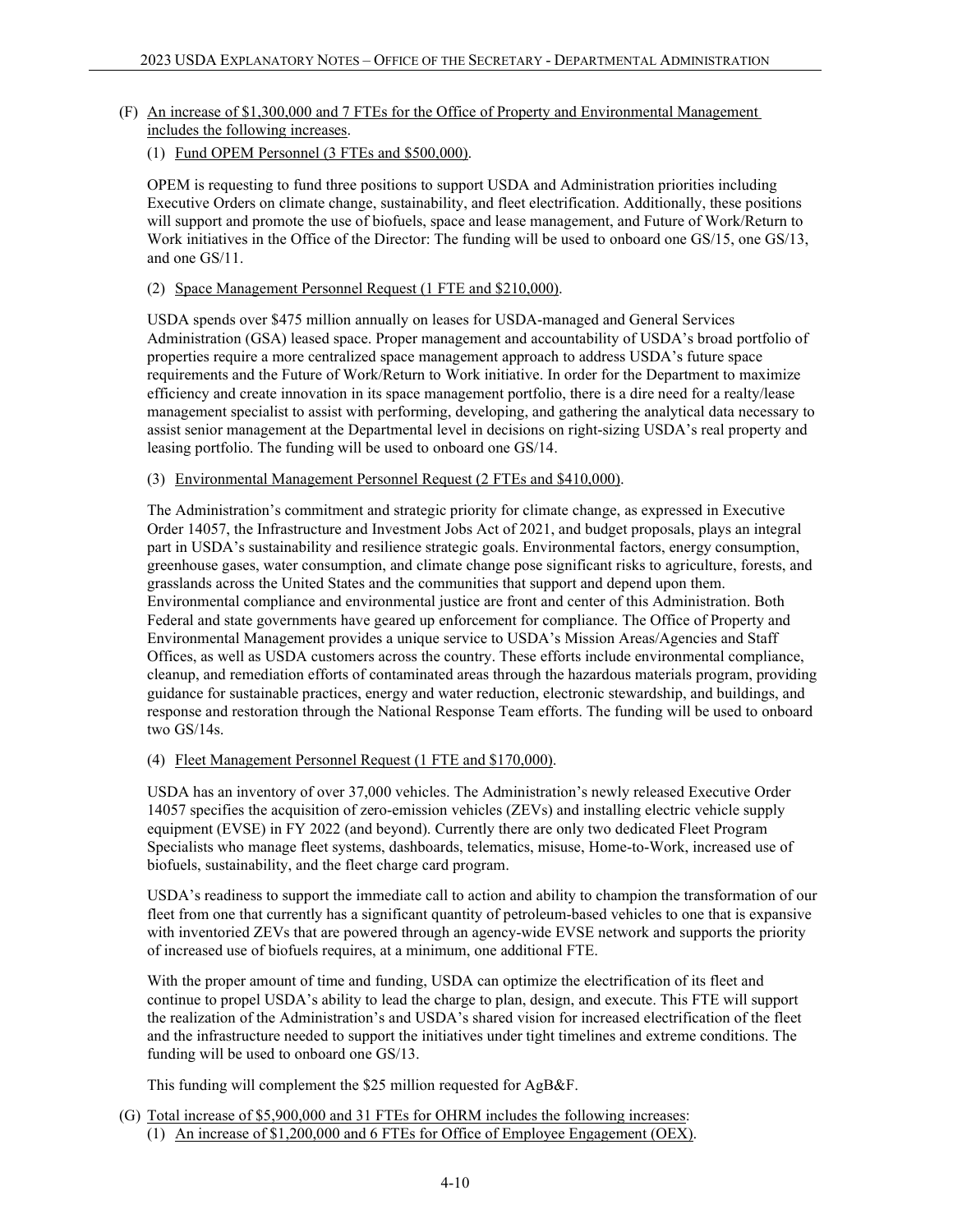This increase will lead and support the establishment of the OEX responsible for critical Departmentwide internal assessments and evaluations that will inform and drive the development of policy, strategy, leadership, and independent accountability concerning the employee experience at USDA. Located within the Office of Human Resources Management (OHRM), OEX will lead USDA's efforts to improve morale as well as to attract and retain talent, especially in USDA's mission critical occupations, and motivate and elevate employees' performance. OEX is fundamental to USDA's efforts to achieve the Administration's vision of building a high performing culture that will enable the Department's workforce and leadership to address the challenges of the 21st century. The funding will be used to onboard one GS/15 and five GS/14s.

(2) An increase of \$1,500,000 and 8 FTEs for Diversity, Recruitment and Employee Engagement Division.

This increase will be used to establish and support a Diversity, Recruitment and Employee Engagement Division within the Office of Human Resources Management (OHRM) that will spearhead USDA's efforts to leverage existing outreach and recruitment efforts across the Department to create effective pipelines for hiring a more diverse and talented future workforce that is responsive to and more reflective of the agricultural sector and USDA's customers. This Division will be tasked with expanding student program and internship opportunities across USDA Mission Areas, with particular focus on underserved communities, which directly aligns with the Administration's effort to advance equity, diversity, inclusion and accessibility within the Federal workforce, while simultaneously advancing succession planning efforts. The funding will be used to onboard one SES, one GS/15, two GS/14s, two GS/13s and two GS/12s.

(3) An increase of \$2,000,000 and 10 FTEs for Training and Talent Management Division.

This increase will establish and support a Training and Talent Management Division within the Office of Human Resources Management (OHRM) that will create more cohesive policy, strategy, and leadership for USDA's efforts to improve its ability to attract and hire a talented workforce and further develop skillset of our current employee population. These functions are critical for USDA acquiring, cultivating, and retaining the leadership and staff resources needed to perform its agency-specific missions and fully implement the Administration's diversity, equity, inclusion, and accessibility goals. The funding will be used to onboard one SES, two GS/15s, four GS/14s, two GS/13s and one GS/12.

(4) An increase of \$1,300,000 and 7 FTEs for Strategic Human Resources Planning and Accountability Division.

This increase will establish and support a Strategic Human Resources Planning and Accountability Division within the Office of Human Resources Management (OHRM) that will lead a Departmentwide effort to proactively promote strategic and organizational development within the disciplines comprising of Human Resources (HR) programs within the Mission Areas. This Division will also provide USDA with a vital tool for independent accountability and assessment of how HR programs effectively operate and satisfy OPM requirements, as well as help solve identified deficiencies which will ultimately reduce liability and help protect the integrity of the Department's delegated authorities. The funding will be used to onboard one GS/15, three GS/14s, two GS/13s and one GS/11.

|                                | Table DA-10. Geographic Breakdown of Obligations and FTEs (thousands of dollars, FTEs) |     |                |                          |                          |            |                          |            |  |  |  |  |  |  |
|--------------------------------|----------------------------------------------------------------------------------------|-----|----------------|--------------------------|--------------------------|------------|--------------------------|------------|--|--|--|--|--|--|
| <b>State/Territory/Country</b> | 2020<br>Actual                                                                         | FTE | 2021<br>Actual | <b>FTE</b>               | 2022<br><b>Estimated</b> | <b>FTE</b> | 2023<br><b>Estimated</b> | <b>FTE</b> |  |  |  |  |  |  |
|                                | \$159                                                                                  |     | \$162          |                          | \$165                    |            | \$167                    |            |  |  |  |  |  |  |
|                                | 20,093                                                                                 | 67  | 20,865         | 63                       | 20.537                   | 63         | 32,388                   | 113        |  |  |  |  |  |  |
|                                | 167                                                                                    |     | 170            |                          | 173                      |            | 175                      |            |  |  |  |  |  |  |
|                                | 205                                                                                    |     | 209            |                          | 213                      |            | 215                      |            |  |  |  |  |  |  |
|                                | 165                                                                                    |     | 168            |                          | 171                      |            | 173                      |            |  |  |  |  |  |  |
|                                | 173                                                                                    |     | 176            |                          | 180                      |            | 181                      |            |  |  |  |  |  |  |
|                                | 20.962                                                                                 | 72  | 21,750         | 68                       | 21,440                   | 68         | 33,300                   | 118        |  |  |  |  |  |  |
|                                | 214                                                                                    |     | 190            | $\overline{\phantom{0}}$ |                          |            |                          |            |  |  |  |  |  |  |
|                                | 21,176                                                                                 | 72  | 21,940         | 68                       | 21,440                   | 68         | 33,300                   | 118        |  |  |  |  |  |  |

### **GEOGRAPHIC BREAKDOWN OF OBLIGATIONS AND FTES**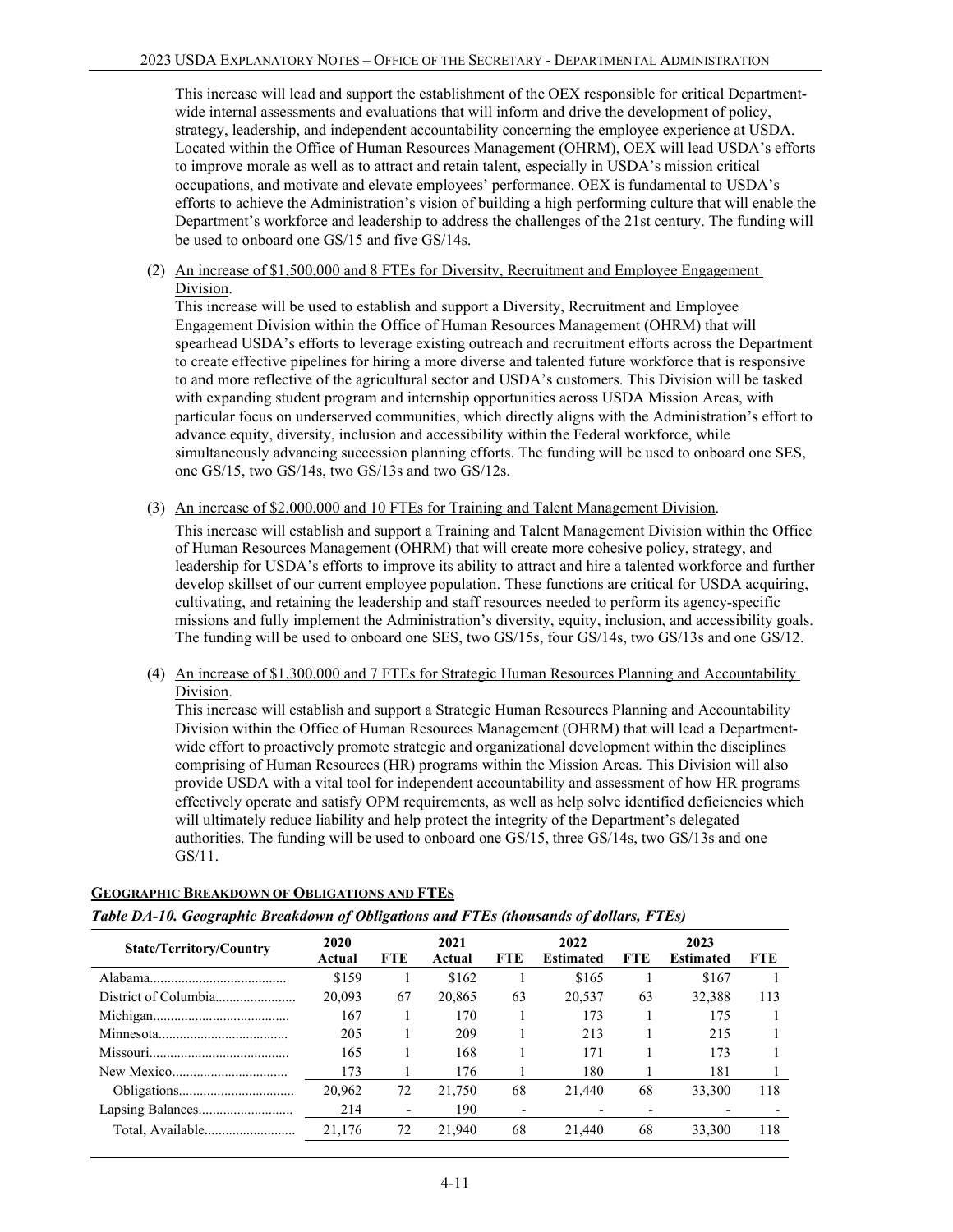# **CLASSIFICATION BY OBJECTS**

# *Table DA-11 Classification by Objects (thousands of dollars)*

| <b>Item</b><br>No. | Item                                          | 2020<br>Actual | 2021<br>Actual | 2022<br><b>Estimated</b> | 2023<br><b>Estimated</b> |
|--------------------|-----------------------------------------------|----------------|----------------|--------------------------|--------------------------|
|                    | Personnel Compensation:                       |                |                |                          |                          |
|                    | Washington D.C.                               | \$8,979        | \$8,599        | \$8,876                  | \$17,150                 |
|                    | Personnel Compensation, Field                 | 869            | 885            | 903                      | 912                      |
| 11                 | Total personnel compensation                  | 9,848          | 9,484          | 9,779                    | 18,062                   |
| 12                 | Personal benefits                             | 3,078          | 2,929          | 3,090                    | 5,696                    |
| 13.0               | Benefits for former personnel                 | 6              | 7              | 6                        | 6                        |
|                    | Total, personnel comp. and benefits           | 12,932         | 12,420         | 12,875                   | 23,764                   |
|                    | Other Objects:                                |                |                |                          |                          |
| 21.0               | Travel and transportation of persons          | 26             | $\overline{3}$ | 27                       | 77                       |
| 23.1               | Rental payments to GSA                        | 1,929          | 1,380          | 1,393                    | 1,393                    |
| 23.3               | Communications, utilities, and misc. charges  | 754            | 669            | 762                      | 888                      |
| 24.0               | Printing and reproduction                     | 100            | 85             | 102                      | 102                      |
| 25.2               | Other services from non-Federal sources       | 979            | 1,332          | 988                      | 1,238                    |
| 25.3               | Other goods and services from Federal sources | 4,188          | 5,676          | 5,237                    | 5,582                    |
| 26.0               | Supplies and materials                        | 31             | 21             | 32                       | 132                      |
| 31.0               | Equipment                                     | 23             | 164            | 24                       | 124                      |
|                    | Total, Other Objects                          | 8,030          | 9,330          | 8,565                    | 9,536                    |
| 99.9               | Total, new obligations                        | 20,962         | 21,750         | 21,440                   | 33,300                   |
|                    | DHS Building Security Payments (included in   |                |                |                          |                          |
|                    | 25.3).                                        | \$363          | \$213          | \$214                    | \$214                    |
|                    |                                               |                |                |                          |                          |
| 25.2               |                                               | 9              | 9              | 9                        | 9                        |
|                    |                                               | 9              | 9              | 9                        | 9                        |
|                    |                                               | 9              | 9              | 9                        | 9                        |
|                    | <b>Position Data:</b>                         |                |                |                          |                          |
|                    | Average Salary (dollars), ES Position         | \$172,000      | \$173,500      | \$175,000                | \$177,000                |
|                    | Average Salary (dollars), GS Position         | \$105,500      | \$108,000      | \$114,000                | \$117,000                |
|                    | Average Grade, GS Position                    | 13.3           | 13.4           | 13.5                     | 13.6                     |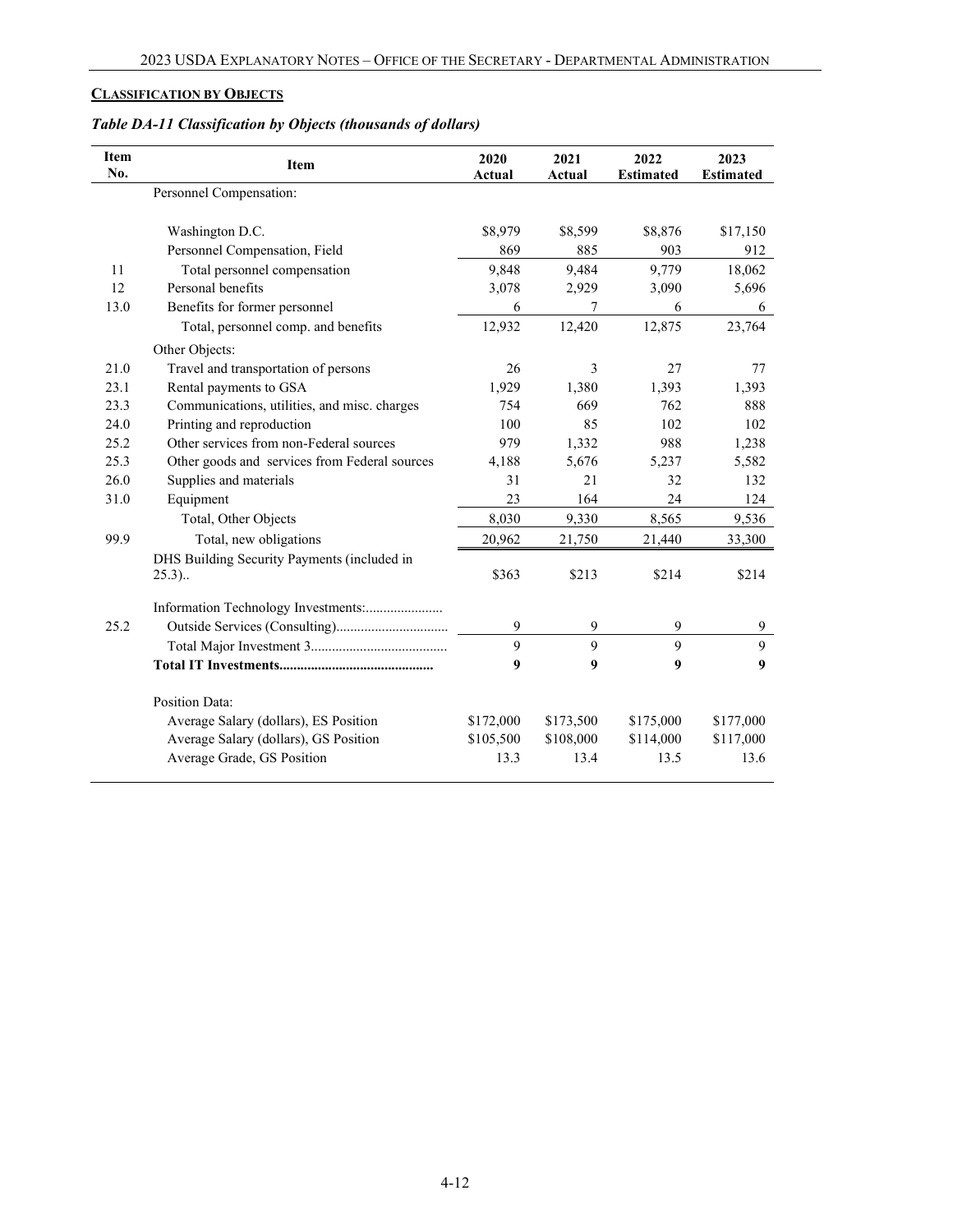## **ADVERTISING EXPENDITURES**

# *Table DA-12 Advertising Expenditures (thousands of dollars)*

|      | 2021      | 2021             | 2022      | 2022           | 2023             |                        |
|------|-----------|------------------|-----------|----------------|------------------|------------------------|
|      | Number of | <b>Dollars</b>   | Number of | <b>Dollars</b> |                  | Number of 2023 Dollars |
| Item | Contracts | <b>Obligated</b> | Contracts | Obligated      | <b>Contracts</b> | <b>Obligated</b>       |
|      |           |                  |           |                |                  |                        |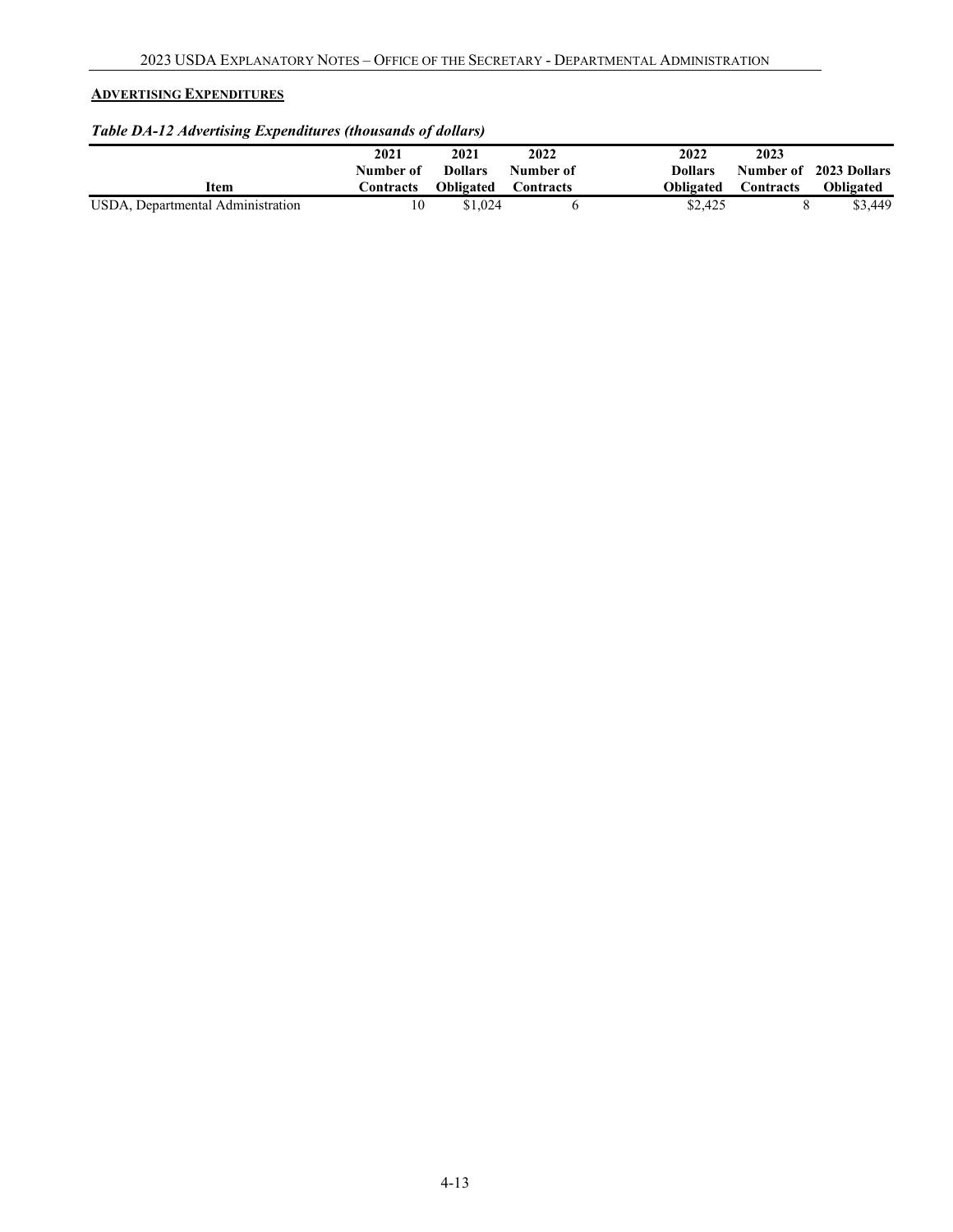#### <span id="page-13-0"></span>**STATUS OF PROGRAMS**

Departmental Administration (DA) provides overall direction, leadership and coordination for the Department's management of human resources, property and fleet, procurement, historically underserved business utilization, homeland security, customer experience, building and facilities operations, and safety and security programs under the leadership and guidance of the Assistant Secretary for Administration. DA is funded through the Office of the Secretary's appropriation. Activities of the offices that comprise DA are as follows.

The Office of Human Resources Management (OHRM)

#### **Current Activities**

OHRM is the catalyst for driving organizational performance in managing the Department's greatest resource; the employees. OHRM leads, plans, and directs USDA enterprise and Department-wide human resources portfolio of services and programs to ensure the Department has the workforce and expertise necessary to fulfill its mission to the American public and agricultural community. To achieve this, OHRM institutionalizes hiring reforms and adopts technology improvement that are designed toward attracting and hiring a highly qualified and diverse workforce. OHRM provides timely, cross-Departmental guidance for addressing the most common human resources barriers that USDA faces in the Federal hiring process. Additionally, OHRM develops and administers Departmental policies, procedures, and directives related to position classification and management; training and employee development; employee relations, labor relations; executive resources management; staffing acquisition and recruitment and onboarding; leave and compensation; strategic and workforce planning; enterprise software applications and systems management; benefits, performance management; employee awards and recognition; and organizational initiatives.

#### **Selected Examples of Recent Initiatives**

**Robust hiring strategies and collaborative efforts to hire mission critical personnel vacancies**. Building upon the successful adoption and implementation of previous direct hire authority requests granted by the Office of Personal Management (OPM), OHRM oversees and executes the strategy to secure or expand Direct Hire authority for Forest Service, Food Safety and Inspection Service, Economic Research Service, National Institute of Food and Agriculture, Agricultural Marketing Service, Animal and Plant Health Inspection Service, and Natural Resources Conservation Service. OHRM met multiple times with OPM to present evidence and data supporting the need to secure these hiring flexibilities. This authority has resulted into a highly skilled candidate pool and expedited hiring across USDA.

**Revitalized Performance Management System at USDA.** OHRM oversees the transition from 5-tier performance management to a 2-tier, pass-fail system. The USDA Mission Areas were unanimous in their desire to improve the performance management process in a manner that would further promote employee accountability and empower supervisors to more easily reward top performers. New policies and directives were established and approved. A communications, change-management, and comprehensive training strategy was developed and executed across the entire Department. To underpin this program was the development and implementation, first-ever automated enterprise performance management system for use by all USDA employees and supervisors.

**Expanding the OneUSDA Pathways internship program.** The OneUSDA Pathways Internship Program is being expanded to address increased demand for interns across the Mission Areas as well as adding more occupations to the program. OHRM is partnering with the Department's Mission Area Human Resources Offices and leveraging OPM's USAStaffing application to simplify the application process for students as well as reduce the burden on those interested in hiring interns. Announcements were posted in early November and OHRM works with Mission Areas to review applicants and make selections, resulting in the successful onboarding of interns year-round across USDA.

**Development and Adoption of HR data analytics through new and improved dashboards.** Building upon the previous improvements to the hiring plan dashboards, OHRM is leading an aggressive development and expansion of human capital related dashboards. New or existing dashboards with increased functionality include: Time to Hire, Direct Hire Authority, Certificate Analysis, Time Keeping, Awards, Workforce Demographics and Employee Information. These advances not only help inform decision-making by providing real-time information on the state of USDA's human capital but also reduced the reporting burden required to capture this data previously. Additionally, these dashboards were integrated into the Quarterly Strategic Reviews, ensuring all Mission Area HR data was reported uniformly and consistently.

**Adopting Robotics Processing Automation to reduce time spent on transaction processing.** OHRM is leading the pilot development and implementation of unattended bots to support personnel action and transactional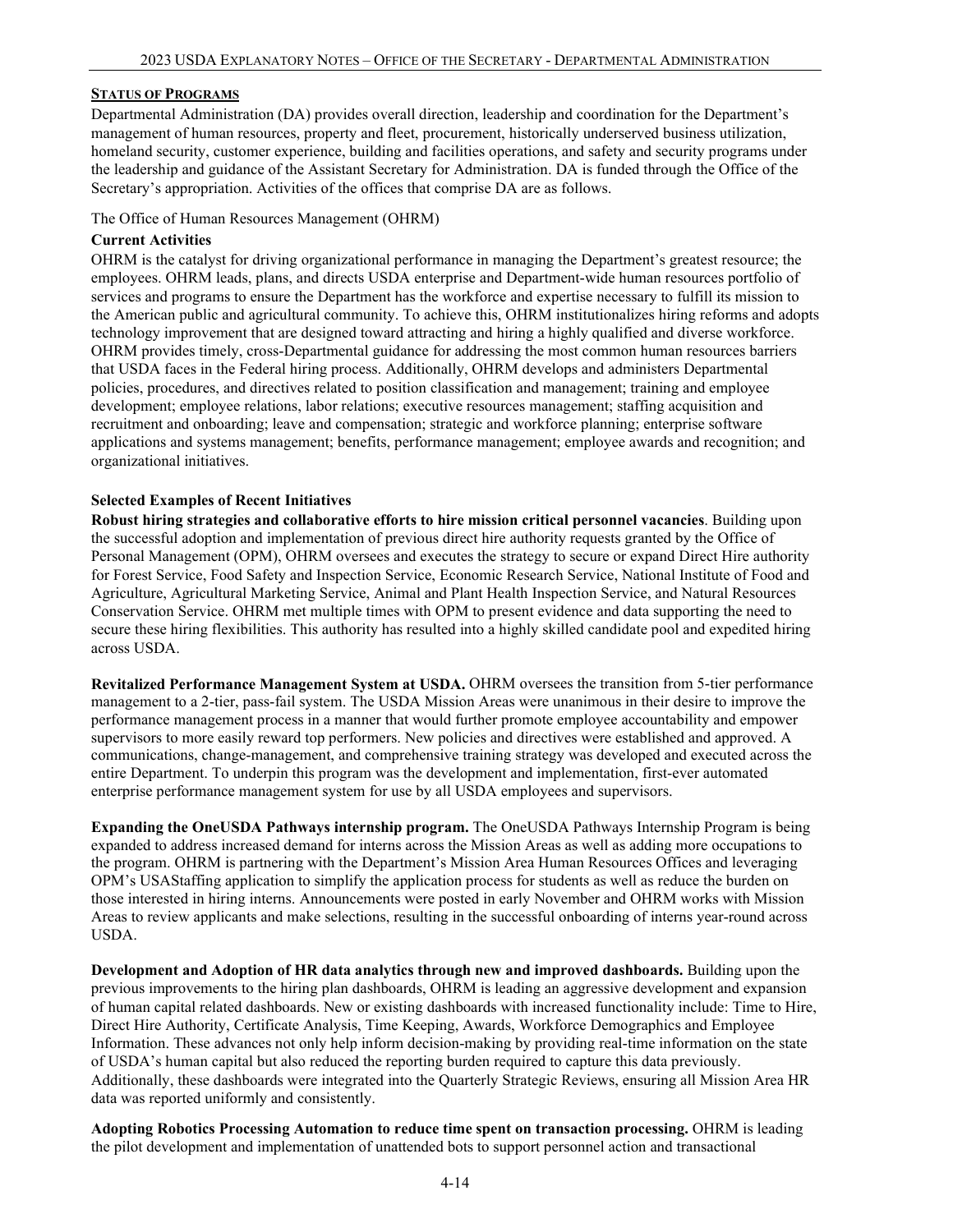processing. The bots are designed to assist managers and the Human Resources Offices in the execution of documenting and processing performance ratings and awards as well as processing of reassignment actions. These bots have automated labor-intensive processes and reduced the execution time from days or hours down to minutes or overnight batch processing. The time and manpower gained from these efficiencies will be redirected to support needs in other understaffed shortage areas performing Human Resources work. The lesson learned from this pilot effort will lead to faster and more efficient adoption of the automation of routine HR processing work.

#### **The Office of Property and Environmental Management (OPEM)**

### **Current Activities**

OPEM provides Department-wide administration, leadership, oversight, and policy in the areas of real and personal property acquisition, utilization and disposal; and fleet, transportation, and aviation management. The Office provides quarterly oversight and compliance reports on USDA's leasing portfolio and provides guidance to agencies on best practices. Additionally, OPEM develops and administers policy and guidance for environmental management at USDA, including response and restoration, facilities energy management, and sustainable operations. As a result, USDA received 2020 Energy and Sustainability Awards from Department of Energy Federal Energy Management Program and 2020 Electronic Product Environmental Assessment Tool Purchaser Award at the 4-star level for excellence in sustainable purchasing of IT products from Green Electronics Council.

### **Selected Examples of Recent Progress**

- Led USDA to increase the number of Alternative Fueled Vehicles (AFV) and negotiated AFV surcharges resulting in a cost avoidance of \$787,248 annually beginning in FY 2022.
- Led USDA's progress and enhanced the efficiency of its fleet despite pandemic closures that led to a reduction in the number of vehicles over the optimal level from 1,500 vehicles to less than 500.
- Developed a plan to increase the efficiency and effectiveness of the USDA Real Property Management Program from FY 2021-FY 2025 to include the establishment of a Departmental approach to portfolio assessment; expansion of the initiative to consolidate space and facilities by identifying ten priority sites for collocation and conduct of a department-wide space survey to identify future space consolidation efforts; conduct of a proof of concept for an enterprise asset management system; and, enhance OPEM's ability to monitor and manage real property and lease operations.
- Led the Hazardous Materials Management Program initiatives and tracked the cost recovery from polluters. Recovered more than \$310,000 from W.R. Grace for the Libby Asbestos National Priority List Site in Montana towards cleanup of contaminants on USDA's lands with the assistance of OGC. Reconciled the status of 253 USDA facilities on EPA's Federal Agency Hazardous Waste Compliance Docket. The team also conducted environmental justice assessments on current cleanup sites for potential impacts to historically underserved communities
- Implemented USDA's comprehensive fleet management plan for FY 2021-2026. The plan develops a uniform 5-year metrics-driven planning and accountability process for fleet; enables fleet modernization and cost optimization; ensures new vehicle acquisitions are equipped with telematics to provide real-time, accurate data for future fleet decisions and performance assessment; implements a uniform planning and budget forecasting protocol to determine USDA fleet requirements; and develops department-level staff capabilities.
- Led the largest GSA telematics retrofit activity in the Federal government, equipping over 6,000 GSAleased vehicles, coordinating multiple phases/zones, and demonstrating flexibility and vision addressing unplanned mid-stream process adjustments which led to the deployment of telematics technology on an additional 3,000 USDA vehicles in FY 2021, for a total of 6,000 vehicles in the USDA fleet with the technology.

### **The Office of Contracting and Procurement (OCP)**

#### **Current Activities**

OCP provides Department-wide leadership, management and oversight in contracts and acquisition. OCP is an organizational leader delivering service, accountability, and stewardship across Departmental procurement priorities. OCP is responsible for Department-wide procurement policy, Enterprise-wide procurement systems including purchase charge cards, and procurement operations servicing several USDA agencies and staff offices.

### **Selected Examples of Recent Progress**

### **Acquisition Workforce Management**

• Managed over 10,000 employee acquisition certifications and migrated users to a new government-wide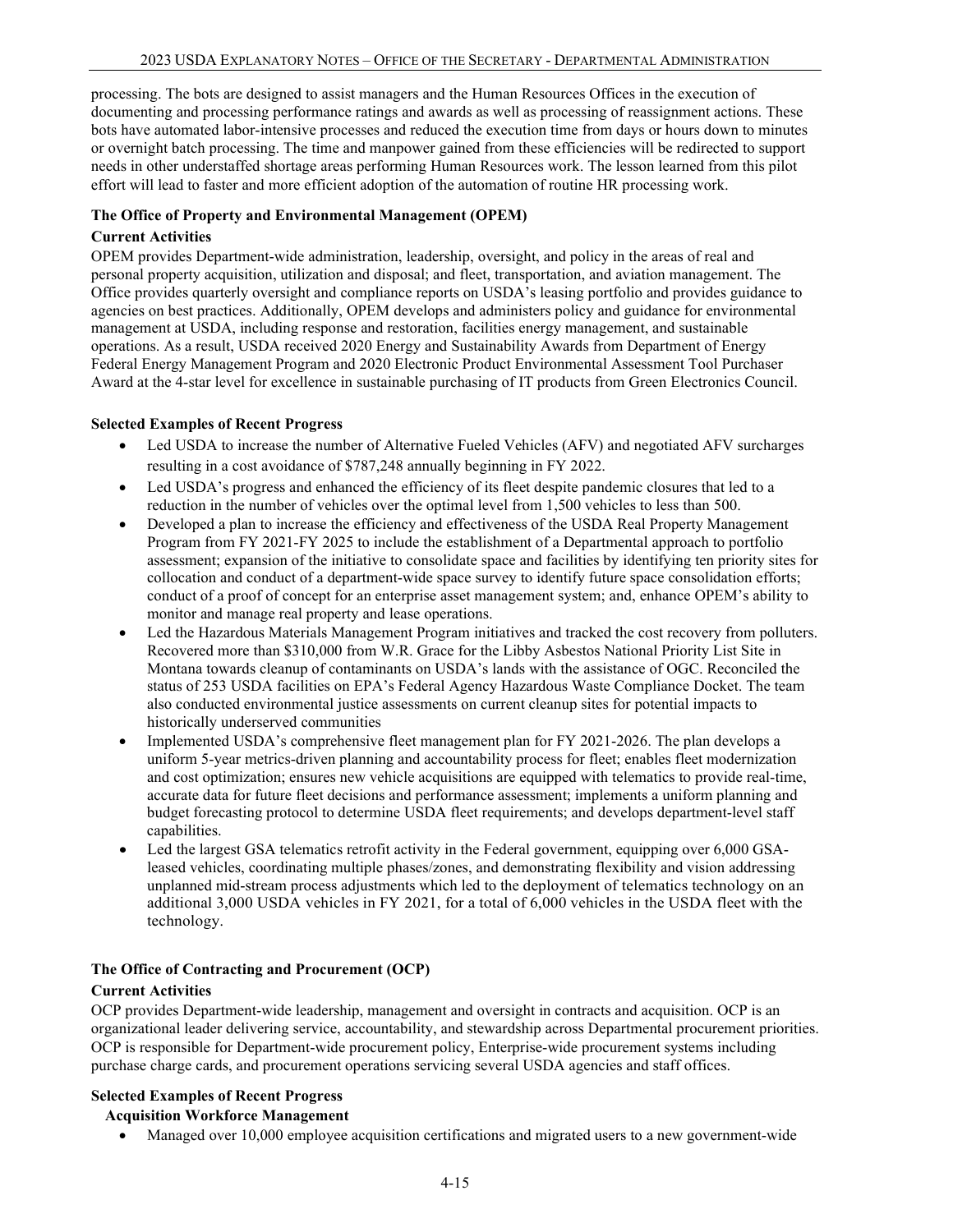system for management of training and certifications.

- Provided a low-cost training platform for USDA employees to earn over 4,400 continuous learning points to meet the certification requirements.
- Eighteen contracting officers completed required training to obtain a FAC-C-DS (Federal Acquisition Certification in Contracting for Digital Services) in support of the new requirement for executing digital services contracts.

## **Procurement Policy**

- Quickly developed policies and procedures to address the Global Pandemic, supply chain issues and equity in small business contract awards which resulted in obligations supporting multiple Executive Orders and legislation like the American Rescue Plan and the Great American Outdoors Act.
- Managed new policy for contract file storage which helped to increase the use of digital files for 80 percent of contracts, further supporting remote and telework requirements.
- Completely revised the Agriculture Acquisition Regulation, removing outdated, burdensome, and duplicative information and streamlining required language.

## **Charge Card Service Center (CCSC)**

- Led and Managed the Enterprise-wide Purchase Card Program which executed 750,000 transactions worth approximately \$417 million in obligations, an increase from last year.
- Launched partnership with GSA enabling participating agencies to purchase routine, commercial products through GSA's e-marketplace platform providers as part of implementation efforts for the Commercial Platforms program and Section 846 of the 2018 National Defense Authorization Act. The program has 13,891 active users, total spend of \$3,776,742, and a shipping cost savings of \$50,552.

## **Integrated Acquisition System (IAS)**

- IAS Release 10.0 achieved the objective of a true end-to-end procurement solution from procurement forecasting, to requisitioning, to contracting, all in one commercial-off-the-shelf solution. All the transactions are housed in one application, allowing greater data visibility to all authorized users, unlocking of new functionality, and elimination of errors caused by having two applications
- Contracts issued in IAS to support USDA programs resulted in 145,864 transactions, accounting for approximately \$3.4 billion in obligations
- The IAS program reduced the use of redundant software and services and used the cost-savings of approximately \$2 million to provide significant improvements in functionality for users, which could lead to additional cost avoidance in overall USDA contract prices
- With the introduction of virtual training, the number of users trained increased from 900 to 4,000. Survey results show 71 percent of the participants preferred virtual training to classroom training.
- IAS Program solicited robotic process automation (RPA Bots) ideas from the IAS user community and received 56 candidates. Of these, four user ideas were prioritized and selected for development. The first IAS bot was implemented in September 2021 and is used to support routine IAS operations and maintenance tasks. Additional Bots are in development and are scheduled to be deployed in the first quarter of FY 2022 which supports significant automation of the contract closeout process, returning unliquidated funds.

### **Procurement Operations**

- Led and managed the procurement operations for DA, staff offices, Trade and Foreign Agricultural Affairs, and Farm Production and Conservation IT.
- Awarded over \$1.1 billion in new obligations to include construction, information technology solutions, civil rights support services, human resources support and financial systems support. This was an increase of approximately 10 percent in obligated dollars from the previous fiscal year and accomplished during 100 percent telework due to Covid-19, with no service disruption to customers.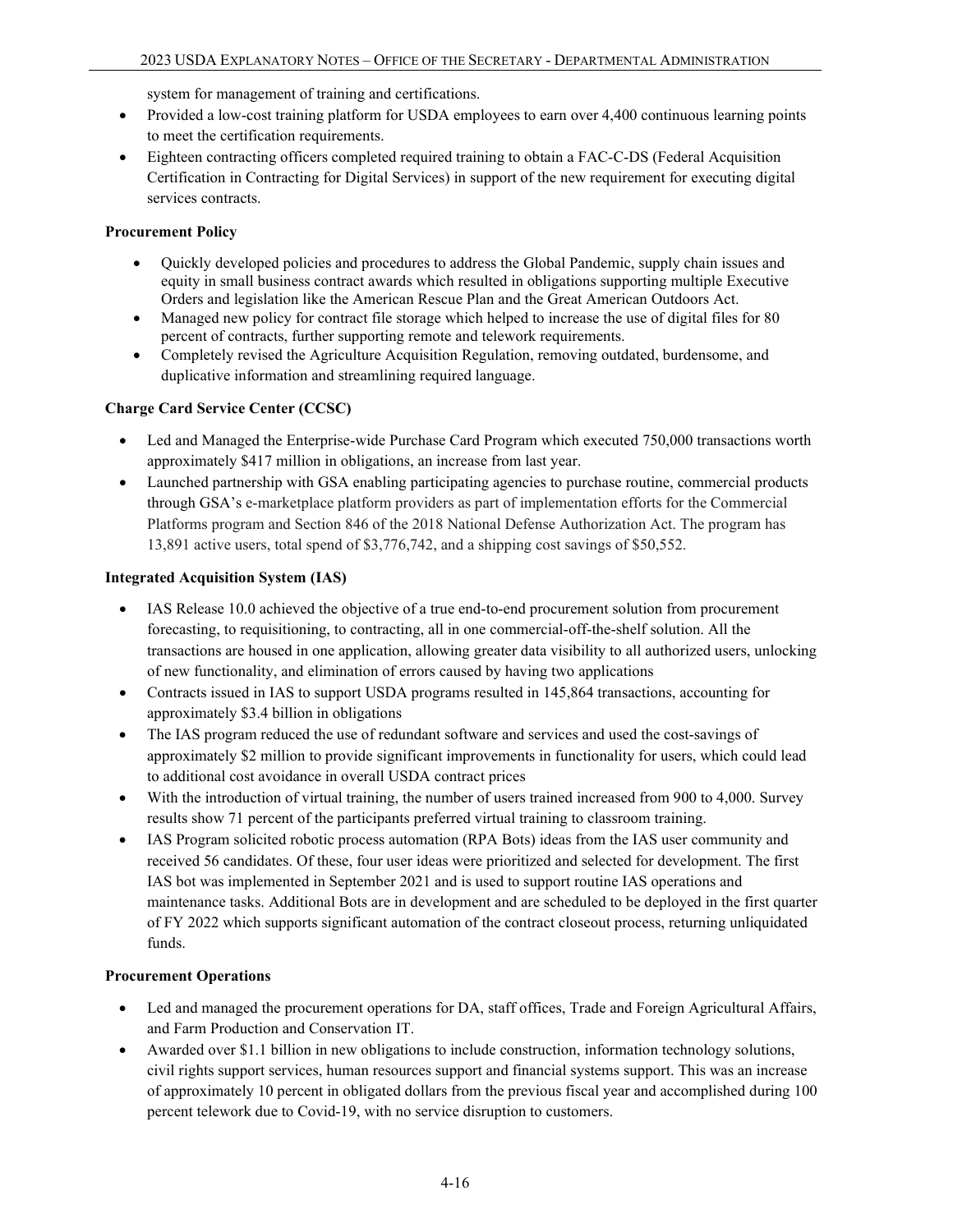## **The Office of Small and Disadvantaged Business Utilization (OSDBU)**

### **Current Activities**

OSDBU has primary responsibility for leading the implementation of the Department's Small Business Program, providing maximum opportunity for small, historically underserved, Historically Underutilized Business Zones (HUBZone), women-owned, veteran-owned, and service-disabled veteran-owned businesses to participate in USDA contracting processes and to fully integrate small business into all aspects of USDA contracting and program activities. OSDBU ensures that the Department implements the Ability One Program that encourages contracting with nonprofit agencies that employ the blind or severely disabled.

## **Selected Examples of Recent Progress**

- OSDBU continues to work closely with USDA's senior management and contracting offices and actively assisted in the acquisition process by reviewing all planned acquisitions not already set-aside for small business competition (clearance form) and made recommendations for small business set-aside acquisition strategies.
- OSDBU hosts bi-monthly Vendor Outreach Sessions in USDA for small business vendors participating in one-on-one meetings.
- In support of outreach and coalition, OSDBU participated in numerous small business events throughout the country in-person and virtually during the pandemic. These events were led by other Federal agencies as well as various Chambers of Commerce and Industry groups. OSDBU will continue to host one-on-one meetings as well Rural Small Business Events via in-person or virtual.
- Outreach in OSDBU is vital in respect to meeting/providing information to small businesses pertaining to doing business with USDA. OSDBU utilizes an active outreach program to identify available small, historically underserved, service-disabled veteran-owned, HUBZone, and women-owned small businesses.
- Throughout the year OSDBU would host and participate in small business events. These events consists of small farmers, small farmer-cooperative members, and small rural businesses to provide information and technical assistance to understand the complexities of working in Federal as well as state and commercial business sectors. Each event can host up to 300 participants depending on the event.
- Outreach will be even more pertinent in the future due to the recovery of small businesses that were decimated due to the pandemic and revitalizing the small business community.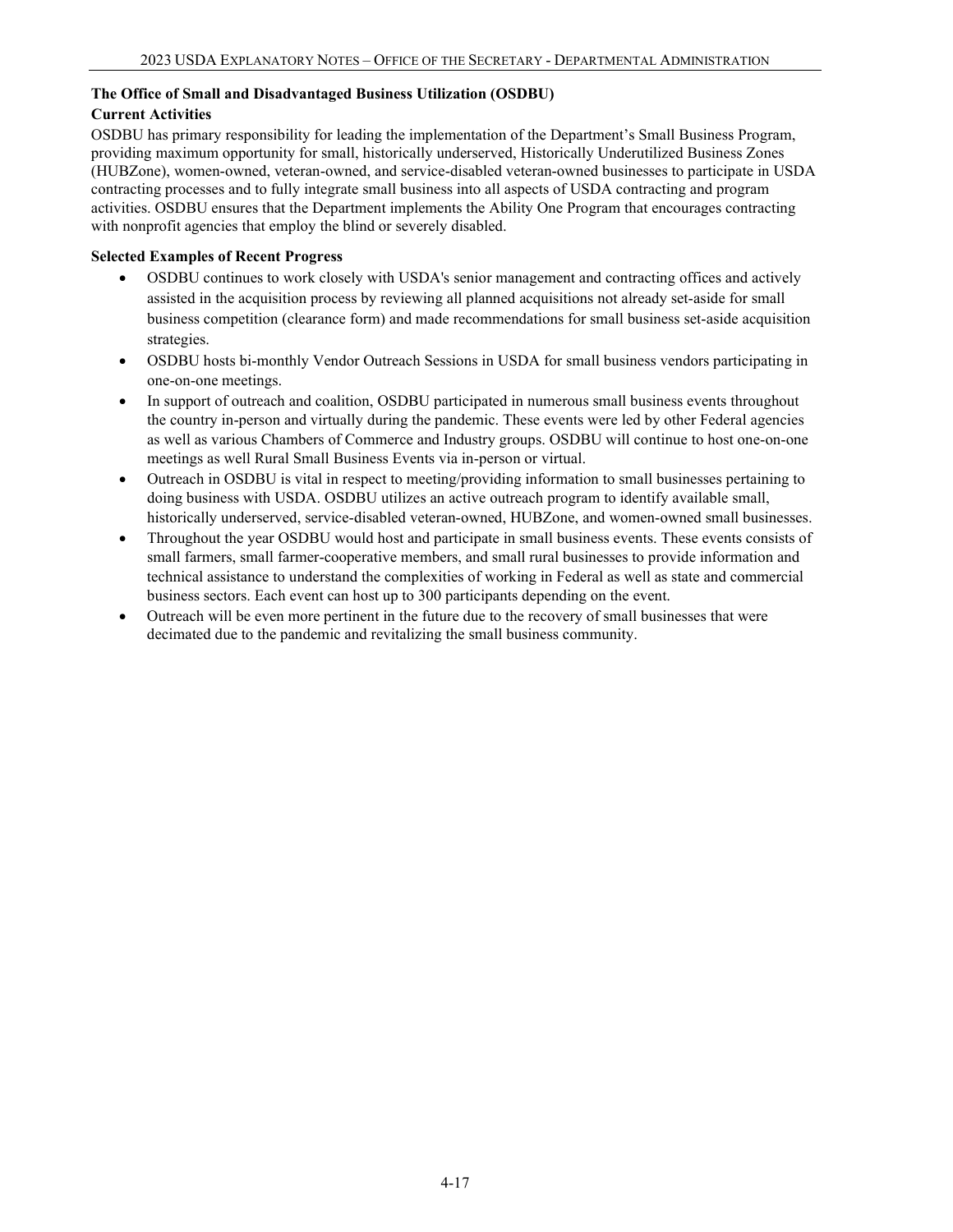#### *AGENCY-WIDE PERFORMANCE*

#### **Introduction**

The Office of Property and Environmental Management (OPEM) provides Department-wide administration, leadership, policy, and program oversight in the areas of property, fleet, and environmental management. This includes issuing guidance and policy, managing data, leasing oversight and compliance; real property management; fleet and aviation management; environmental response and restoration; environmental compliance; and sustainable operations for energy and water, sustainable buildings, solid waste and recycling, sustainable acquisition, and electronic stewardship.

#### **Alignment to USDA 2022 – 2026 Strategic Plan**

OPEM's activities contribute to the success of USDA's overall mission to provide leadership on food, agriculture, natural resources, rural development, nutrition, and related issues using sound public policy, the best available science, and effective management, to the benefit of all Americans. OPEM is responsible for achieving and measuring results with respect to the following 2022 – 2026 Strategic Goal and Objectives:

- Strategic Goal 1: Combat Climate Change to Support America's Working Lands, Natural Resources and Communities
	- o Objective 1.4: Increase Carbon Sequestration, Reduce Greenhouse Gas Emissions, and Create Economic Opportunities (and Develop Low-Carbon Energy Solutions).
- Strategic Goal 6: Attract, Inspire, and Retain an Engaged and Motivated Workforce that's Proud to Represent USDA
	- o Objective 6.3: Promote USDA Operational Excellence Through Better Use of Technology and Shared Solutions

#### <span id="page-17-0"></span>**SUMMARY OF PERFORMANCE**

A more detailed report of the performance plan can be found at [https://www.usda.gov/our-agency/about](https://www.usda.gov/our-agency/about-usda/performance)[usda/performance](https://www.usda.gov/our-agency/about-usda/performance) . The following table summarizes the results for the Departmental Key Performance Indicators (KPIs) for which DA is responsible.

#### *Table DA- 12 KPI-Greenhouse Gas Reduction*

| <b>Strategic Objective 1.4</b>                                    |         | <b>Baseline</b>                | <b>FY 22</b> | <b>FY 23</b> |
|-------------------------------------------------------------------|---------|--------------------------------|--------------|--------------|
| Greenhouse Gas Reduction                                          | Results |                                |              |              |
| Percent change in Scope 1 and Scope 2 greenhouse gas<br>emissions | Target  | 482,097<br>MTCO <sub>2</sub> E | $1\%$        | $1\%$        |

Note: The unit MTCO2E for Baseline is Metric Tons of Carbon Dioxide Equivalent. Baseline of 2021 GHG information and targets for FY 22 and FY 23 are preliminary and are subject to change to align with the White House policy direction.

### *Table DA- 13 KPI-Property Footprint*

| <b>Strategic Objective 6.3</b>                                                                                                                       |         | <b>Baseline</b> | <b>FY 22</b> | <b>FY 23</b> |
|------------------------------------------------------------------------------------------------------------------------------------------------------|---------|-----------------|--------------|--------------|
| <b>Property Footprint</b>                                                                                                                            | Results |                 |              |              |
| Property Footprint: Reduce the Department's overall real<br>property footprint through effective disposal and<br>consolidation efforts (Square Feet) | Target  | 31,200,000      | 31,100,000   | 30,800,000   |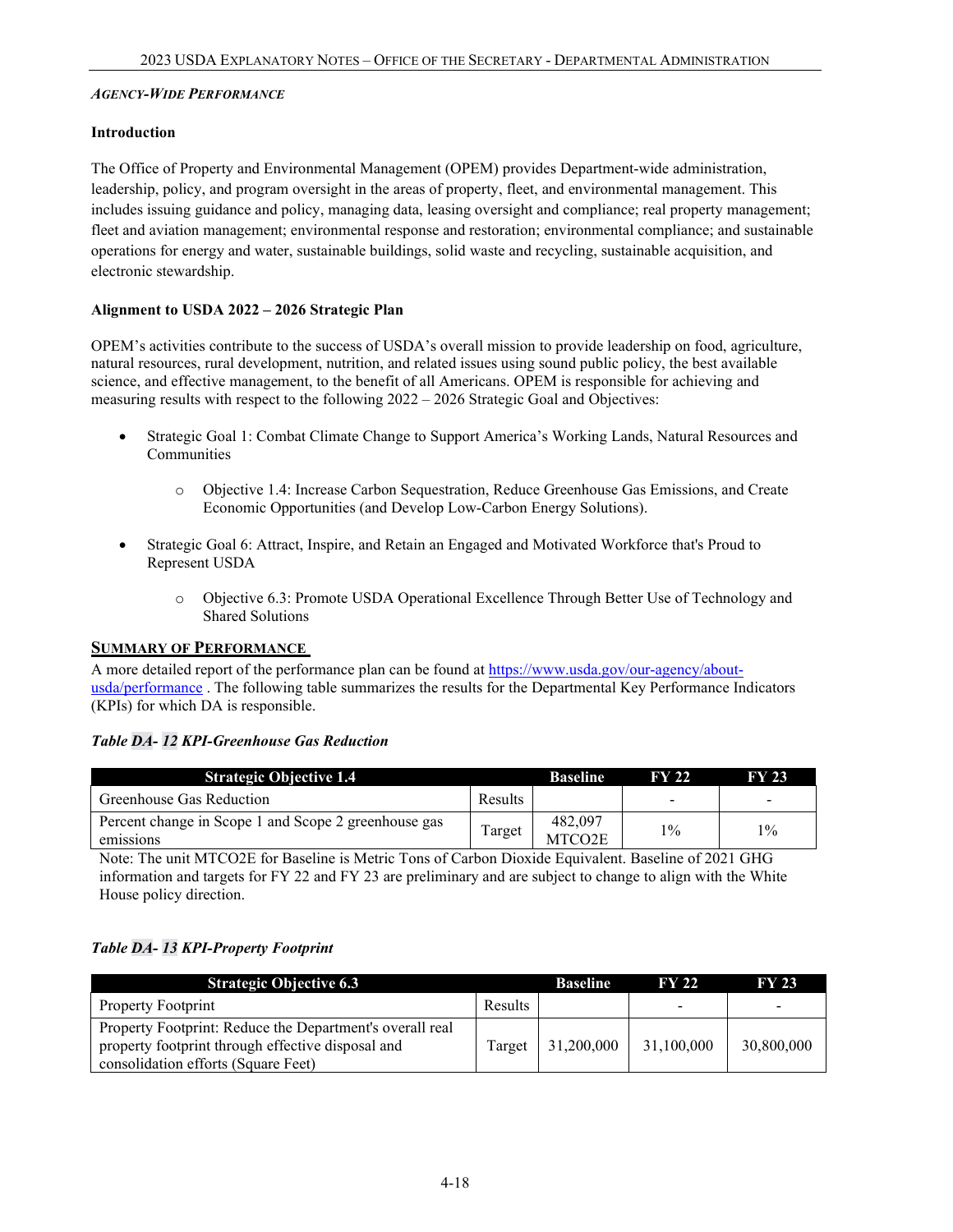#### **Expected Performance Progress Towards the Achievement of Strategic Objectives:**

Strategic Objective 1.4: Increase Carbon Sequestration, Reduce Greenhouse Gas Emissions, and Create Economic Opportunities (and Develop Low-Carbon Energy Solutions).

• For FY 2023, OPEM plans to achieve GHG emissions reduction through attaining the respective targets requested for energy efficiency, renewable energy, water efficiency, and transportation. USDA's 2022 comprehensive GHG inventories will better inform the decision-making and implementation process to reduce its GHG emissions. USDA's key planned actions for reducing Scope 1 and 2 GHG emissions in FY 2023 include 1) conducting GHG awareness/engagement activities for USDA employees; 2) employing operations and maintenance best practices for high emissions generating equipment, systems, and vehicles; 3) Increasing eligible employee telework to 4 days per week; 4) Reducing fleet petroleum use; and 5) Increasing fleet alternative fuel use.

#### **Expected Performance Progress Towards the Achievement of Strategic Objectives:**

Strategic Objective 6.3: Promote USDA Operational Excellence Through Better Use of Technology and Shared Solutions

- Fleet Reduction/Inventory: USDA will continue to evaluate a new Data Enterprise System for tracking fleet inventory and processes involving fuel-consumption/costs, utilization, location, acquisition, maintenance, and disposal. USDA will further continue to monitor the mission agency USDA vehicle capped inventories and the 2018 inventory numbers in accordance with E.O. 14057.
- As pandemic restrictions gradually lift, more progress in making fleet reductions is anticipated in FY 2023 as it relates to utilization. This will be facilitated by a fleet Proof of Concept, which increases capabilities related to inventory tracking and processes involving fuel consumption/costs, utilization, location, acquisition, maintenance, and disposal.
- Real Property/Space Utilization: USDA is expected to continue to reduce its real property footprint due to the new telework policy. This will be accomplished by continuing to enforce the new USDA space utilization policy and identifying opportunities for space consolidation. OPEM will continue working with GSA on ten proposed collocations.

### **Introduction**

At the Office of Human Resources Management (OHRM), our Mission is to facilitate the attainment of the Department's strategic goals and program objectives by ensuring the recruitment and retention of a diverse, highly skilled, engaged, and motivated workforce that is aligned with our program needs as well as to promote a competency-based and results-oriented performance culture at USDA.

### **Alignment to USDA 2022 – 2026 Strategic Plan**

OHRM activities contribute to the success of USDA mission of serving all Americans by using sound public policy, the best available science, and effective management to provide leadership on agriculture, food and nutrition, natural resources, rural development, and related issues. OHRM is responsible for achieving and measuring results with respect to the following 2022 – 2026 Strategic Goal and Objectives:

Strategic Goal 6: Attract, Inspire, and Retain an Engaged and Motivated Workforce that's Proud to Represent USDA

Objective 6.1 Foster a Culture of Diversity, Equity, and Inclusion, Transparency, and Accountability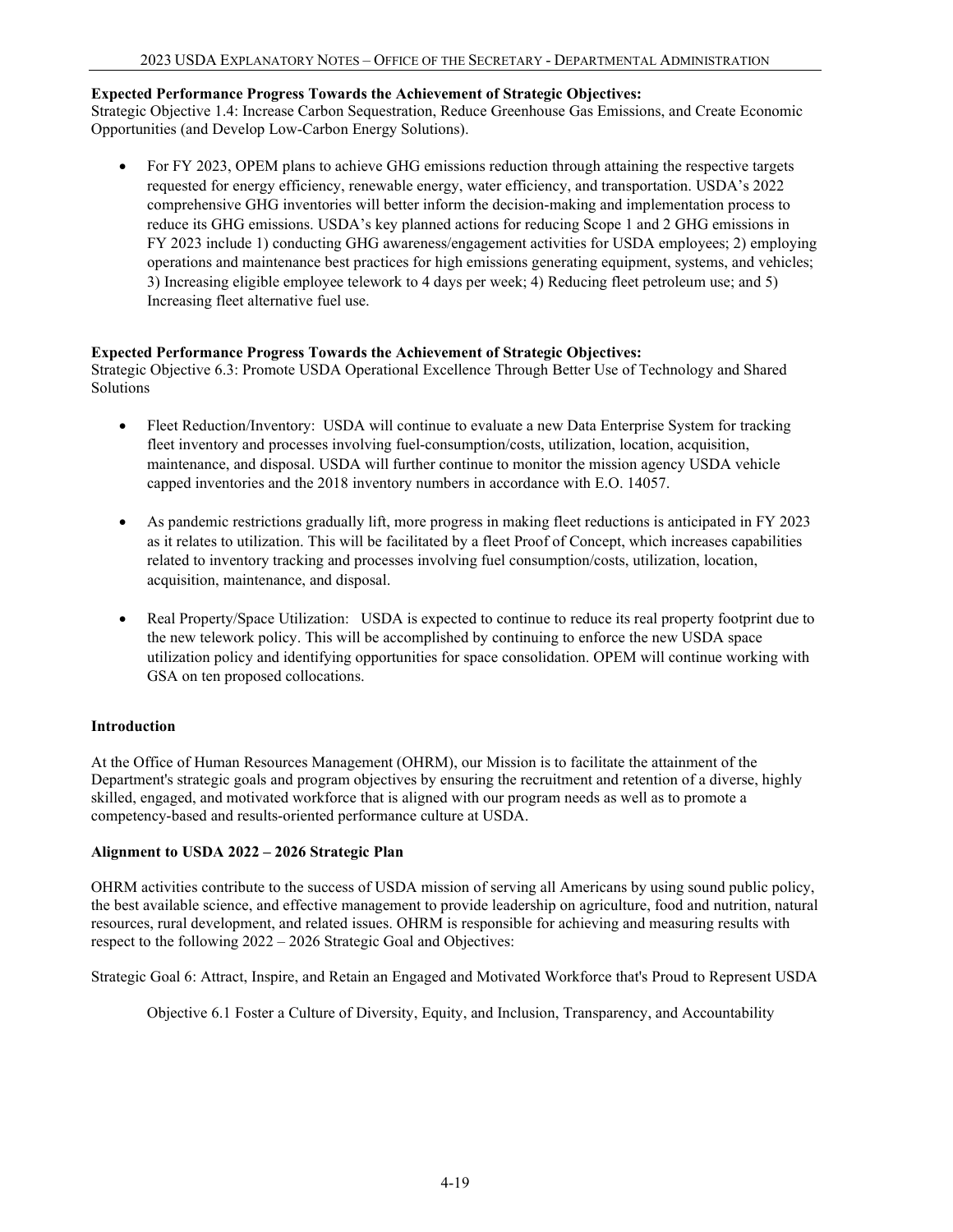#### **SUMMARY OF PERFORMANCE**

A more detailed report of the performance plan can be found at [https://www.usda.gov/our-agency/about](https://www.usda.gov/our-agency/about-usda/performance)[usda/performance](https://www.usda.gov/our-agency/about-usda/performance) . The following table summarizes the results for the Departmental Key Performance Indicators (KPIs) for which OHRM is responsible.

## *Table DA- 14 KPI-Time to Hire*

| <b>Strategic Objective 6.1</b>                                                                                                        |         | <b>Baseline</b> | <b>FY 22</b>                                      | <b>FY 23</b>                                      |
|---------------------------------------------------------------------------------------------------------------------------------------|---------|-----------------|---------------------------------------------------|---------------------------------------------------|
| Time to Hire (T2H)                                                                                                                    | Results |                 |                                                   |                                                   |
| Period of time between Request Hiring Validation Date<br>(SF-52 approved date) and New Hire Actual Start Date<br>(entry on Duty date) | Target  | 90              | $60\%$ of<br>employees<br>hired within<br>80 days | $60\%$ of<br>employees<br>hired within<br>80 days |

### **Expected Performance Progress Towards the Achievement of Strategic Objectives:**

Strategic Objective 6.1: Foster a Culture of Diversity, Equity, and Inclusion, Transparency, and Accountability Promote USDA Operational Excellence Through Better Use of Technology and Shared Solutions

- **Time to Hire**: This KPI represents the period of time it takes to hire and employee. Specifically, the time a manager validates the need to recruit an employee, until the tentative offer is accepted and until entrance on duty. T2H is a valuable metric in the hiring process because it can help pinpoint many inefficiencies and identify areas in the hiring process that require improvement.
	- o In FY 2023, OHRM will continue to strive to exceed the Office of Personnel Management Federal-wide goal of a time to hire of 80 days. OHRM will continually work with Agency Chief Human Capital Officers to review and analyze the T2H data and implement strategies based on the findings.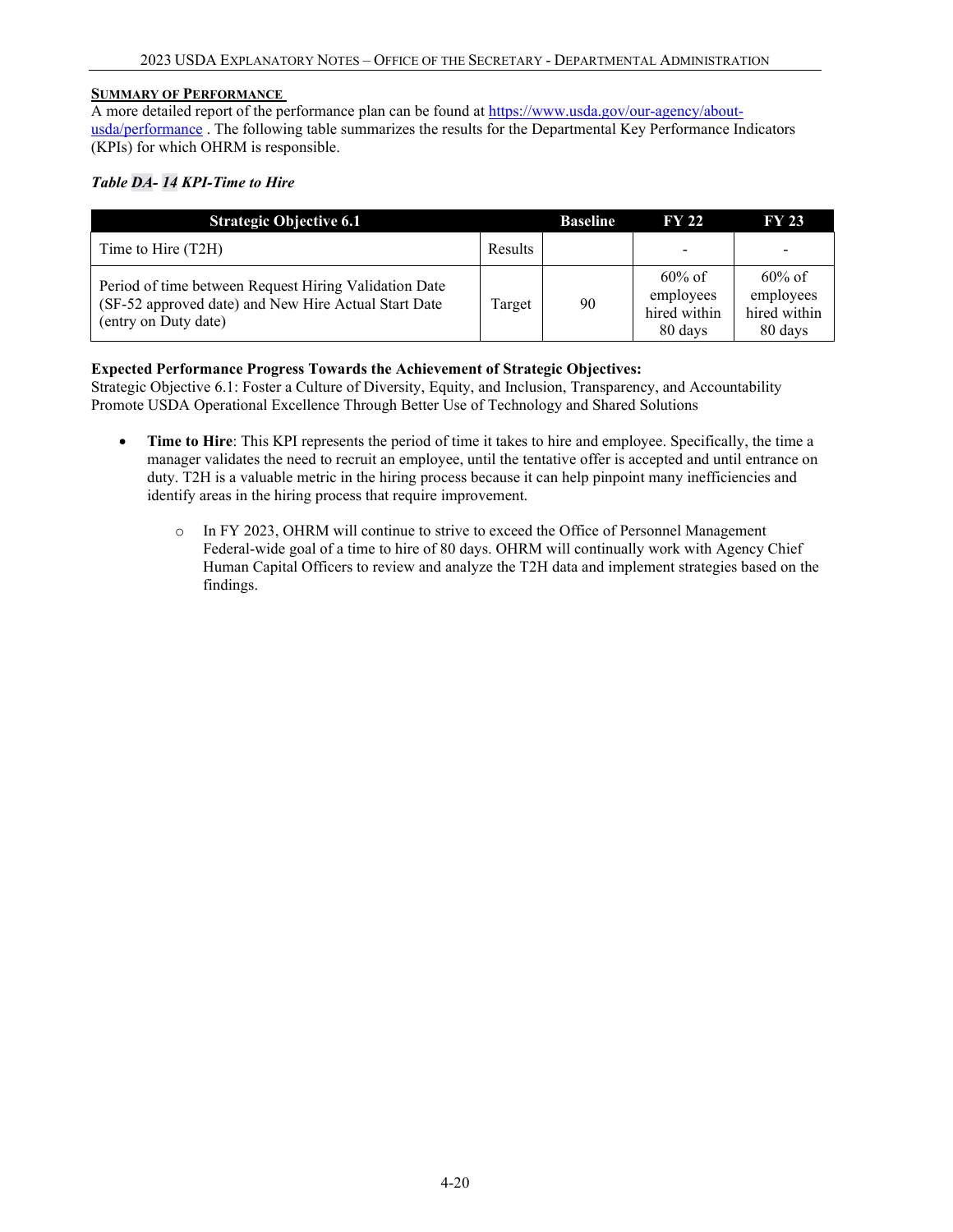Language in the General Provisions of the Agriculture, Rural Development, Food and Drug Administration, and Related Agencies Appropriations Act permits agencies funded in the Act to finance the activities of selected Committees that advise them from their own funds, subject to the limitation on total obligations for these Committees.

Provided below is a list of those Committees subject to this spending limitation and their funding levels for 2019 - 2022.

| <b>USDA ADVISORY COMMITTEES</b>                                                 |                    |                    |                    |                    |  |
|---------------------------------------------------------------------------------|--------------------|--------------------|--------------------|--------------------|--|
| Policy Area and Committee Title                                                 | 2019<br>Allocation | 2020<br>Allocation | 2021<br>Allocation | 2022<br>Allocation |  |
| FOOD, NUTRITION, AND CONSUMER SERVICES:                                         |                    |                    |                    |                    |  |
| Dietary Guidelines Advisory Committee                                           | \$350,000          | \$350,000          |                    |                    |  |
| National Advisory Council on Maternal, Infant and Fetal Nutrition               | 80,000             | 80,000             | \$80,000           | \$80,000           |  |
| <b>FOOD SAFETY:</b>                                                             |                    |                    |                    |                    |  |
| National Advisory Committee on Meat and Poultry Inspection                      | 60,000             | 60,000             | 60,000             | 60,000             |  |
| National Advisory Committee on Microbiological Criteria for Foods               | 150,000            | 150,000            | 150,000            | 150,000            |  |
| RESEARCH, EDUCATION, AND ECONOMICS:                                             |                    |                    |                    |                    |  |
| Advisory Committee on Biotechnology and 21 <sup>st</sup> Century<br>Agriculture | 274,000            |                    |                    |                    |  |
| Advisory Committee on Agriculture Statistics                                    | 70,000             | 70,000             | 70,000             | 70,000             |  |
| <b>MARKETING AND REGULATORY PROGRAMS:</b>                                       |                    |                    |                    |                    |  |
| National Wildlife Services Advisory Committee                                   | 50,000             | 50,000             | 50,000             | 50,000             |  |
| General Conference Committee on the National Poultry<br>Improvement Plan        | 30,000             | 30,000             | 30,000             | 30,000             |  |
| Advisory Committee on Animal Health                                             | 70,000             | 70,000             | 70,000             | 70,000             |  |
| National Organic Standards Board                                                | 200,000            | 200,000            | 200,000            | 200,000            |  |
| Fruit and Vegetable Industry Advisory Committee                                 | 100,000            | 100,000            | 100,000            | 100,000            |  |
| Grain Inspection Advisory Committee                                             | 75,000             | 75,000             | 75,000             | 75,000             |  |
| TRADE AND FOREIGN AGRICULTURAL AFFAIRS:                                         |                    |                    |                    |                    |  |
| Agricultural Policy Advisory Committee for Trade                                | 25,000             | 25,000             | 25,000             | 25,000             |  |
| Agricultural Technical Advisory Committees for Trade                            | 150,000            | 150,000            | 150,000            | 150,000            |  |
| Advisory Committee on Emerging Markets                                          | 10,000             | 10,000             | 10,000             | 10,000             |  |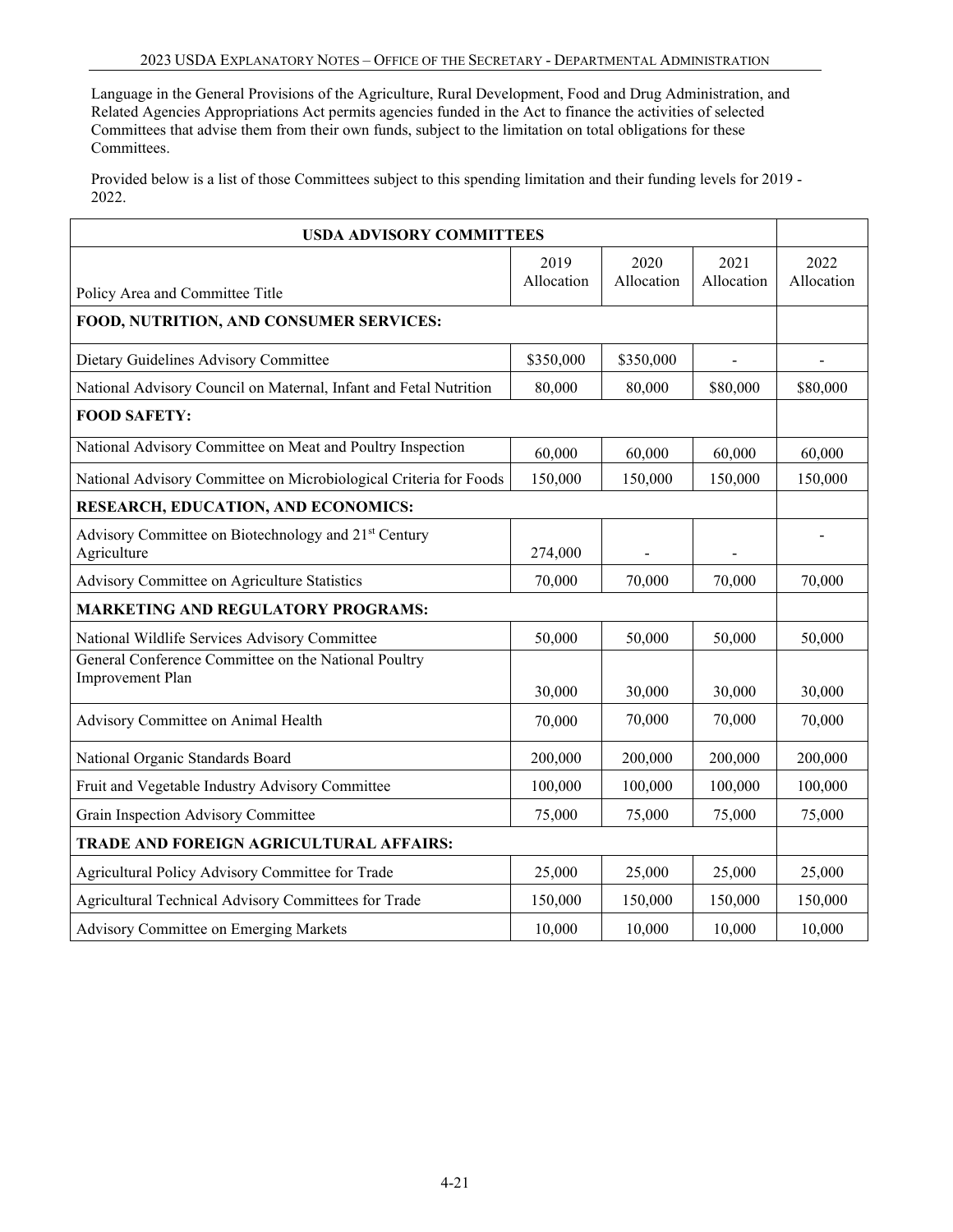| <b>USDA ADVISORY COMMITTEES</b>                        |                    |                    |                    |                    |
|--------------------------------------------------------|--------------------|--------------------|--------------------|--------------------|
| Policy Area and Committee Title                        | 2019<br>Allocation | 2020<br>Allocation | 2021<br>Allocation | 2022<br>Allocation |
| <b>FARM PRODUCTION AND CONSERVATION:</b>               |                    |                    |                    |                    |
|                                                        |                    |                    |                    |                    |
| Agricultural Air Quality Task Force                    | 170,000            | 170,000            | 170,000            | 170,000            |
| Urban Agriculture and Innovative Production            |                    |                    | 100,000            | 100,000            |
| <b>OFFICE OF TRIBAL RELATIONS</b>                      |                    |                    |                    |                    |
| Council for Native American Farming and Ranching       | 90,000             |                    |                    |                    |
| <b>OFFICE OF PARTNERSHIPS &amp; PUBLIC ENGAGEMENT</b>  |                    |                    |                    |                    |
| Minority Farmer Advisory Committee                     | 101,000            | 101,000            | 101,000            | 101,000            |
| Advisory Committee on Beginning Farmers and Ranchers   | 112,000            | 112,000            | 112,000            | 112,000            |
| USDA/Hispanic Association of Colleges and Universities | 20,000             | 20,000             | 20,000             | 20,000             |
| <b>Total Advisory Committees</b>                       | \$2,187,000        | \$1,823,000        | \$1,573,000        | \$1,573,000        |
| Advisory Committee Liaison Services                    | 80,000             | 80,000             | 80,000             | 80,000             |
| Contingencies/Reserve                                  | 633,000            | 997,000            | 1,247,000          | 1,247,000          |
| TOTAL, ADVISORY COMMITTEES LIMITATION                  | \$2,900,000        | \$2,900,000        | 2,900,000          | 2,900,000          |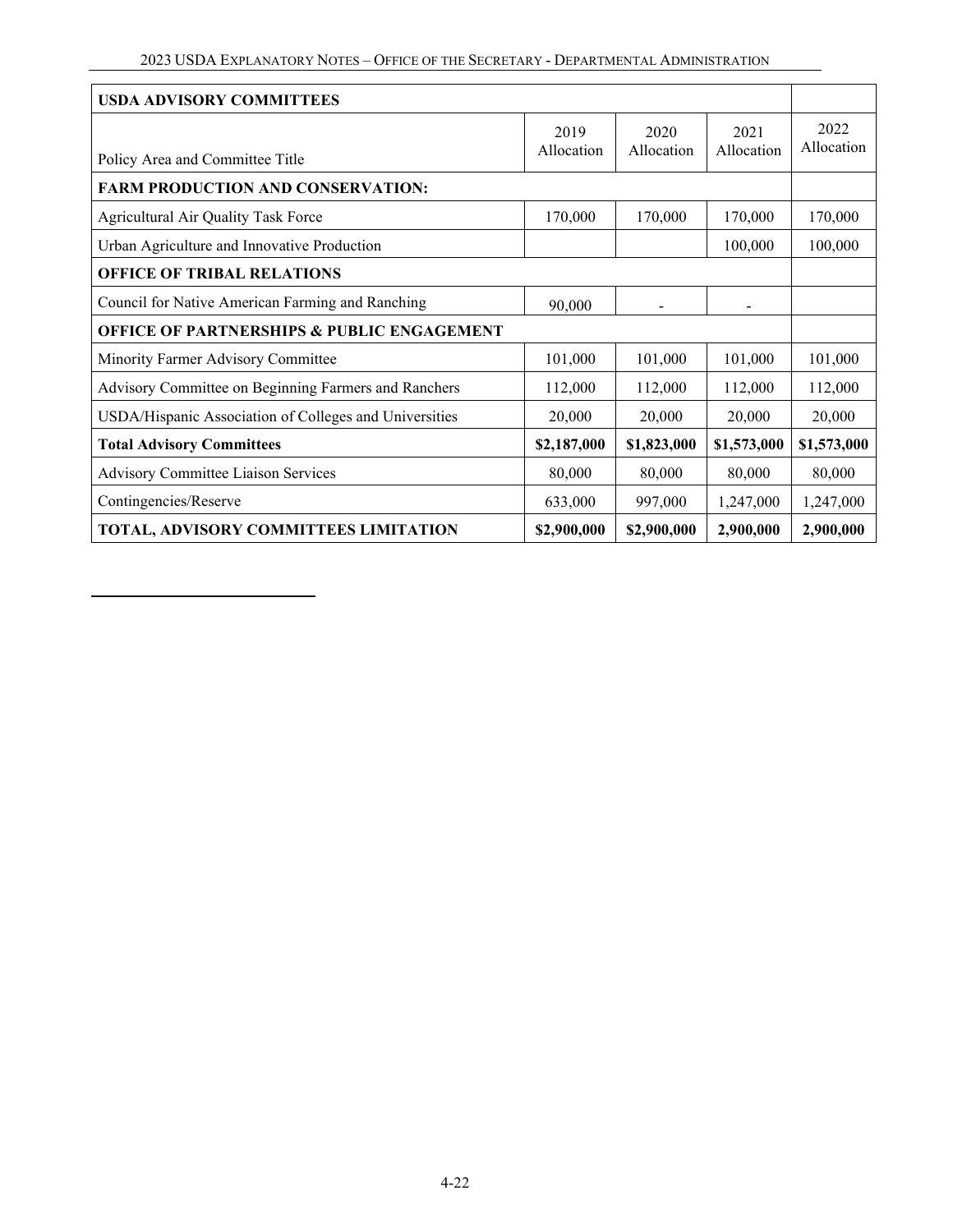#### **STATUS OF PROGRAMS**

From 1983 through 1996, a central appropriation provided financial support for all authorized USDA Advisory Committee activities other than those included in the Forest Service and those financed from user fees. Beginning in 1997, language in the General Provisions of the Agriculture, Rural Development, Food and Drug Administration, and Related Agencies Appropriations Act permits agencies funded in the Act to finance the activities of selected committees that advise them from their own funds, subject to a Department-wide limitation on expenditures for those committees. The statuses of these programs provide information on the activities of committees during fiscal year (FY) 2021.

#### **FOOD, NUTRITION, AND CONSUMER SERVICES**

#### *National Advisory Council on Maternal, Infant and Fetal Nutrition (Council)*

The Council studies the operation of the Special Supplemental Nutrition Program for Women, Infants and Children (WIC) and related programs such as the Commodity Supplemental Food Program (CSFP). The Council is composed of 24 members and includes representatives of Federal, State and local governments, the medical field, industry, WIC and CSFP parent participants, and advocacy groups. The Council's expenses are unique to include the cost of lost wages and childcare for parent members.

By law, the Council could not hold the annual meeting in FY 2021 due to the lack of quorum. No funds were spent on the committee other than the minimal salary costs required to complete administrative actions. The Council is currently administratively inactive due to vacancies affecting the quorum of members. No anticipated accomplishments in 2022.

#### **FOOD SAFETY**

#### *National Advisory Committee on Meat and Poultry Inspection (NACMPI)*

The NACMPI was established, under statutory authority in 1971, to advise the Secretary of Agriculture on matters concerning meat, poultry, and processed egg products inspection; food safety; and other matters that fall within the scope of the Federal Meat Inspection Act, Poultry Products Inspection Act, and the Egg Products Inspection Act . The Committee is composed of 20 members.

The Food Safety and Inspection Service (FSIS) held a public meeting in September 2021 to discuss and seek input on how the Agency should clarify its positions on custom and retail exemptions to ensure that meat and poultry produced under such exemptions are safe, wholesome, and correctly labeled and packaged. Additionally, FSIS sought advice on actions it should take to prevent and reduce illnesses associated with the handling or consumption of frozen, raw, stuffed, not ready-to-eat (RTE) poultry products, which may be breaded and par-fried and may appear RTE to consumers. The meetings were highly successful, resulting in useful recommendations and consensus across the industry, research, and consumer group members.

#### *National Advisory Committee on Microbiological Criteria for Foods (NACMCF)*

NACMCF was established in 1988 under Departmental Regulation 1043-28 as a discretionary Committee reporting to the Secretary of Agriculture and to the Secretary of Health and Human Services. USDA, FSIS, the Department of Health and Human Services, Food and Drug Administration (FDA) and the Centers for Disease Control and Prevention; the Department of Commerce, National Marine Fisheries Service; and the Department of Defense participate in directing the work of this Committee and all benefit from Committee advice.

The activities of NACMCF are carried out, in part, by Subcommittees that are focused on specific areas being considered by the full Committee. NACMCF reports provide current information and scientific advice to Federal food safety agencies and serve as a foundation for regulations and programs aimed at reducing foodborne disease and enhancing public health.

Accomplishment during FY 2021 include:

The Federal Register Notice seeking nominations for the 2021-2023 NACMCF term was published on October 8, 2020;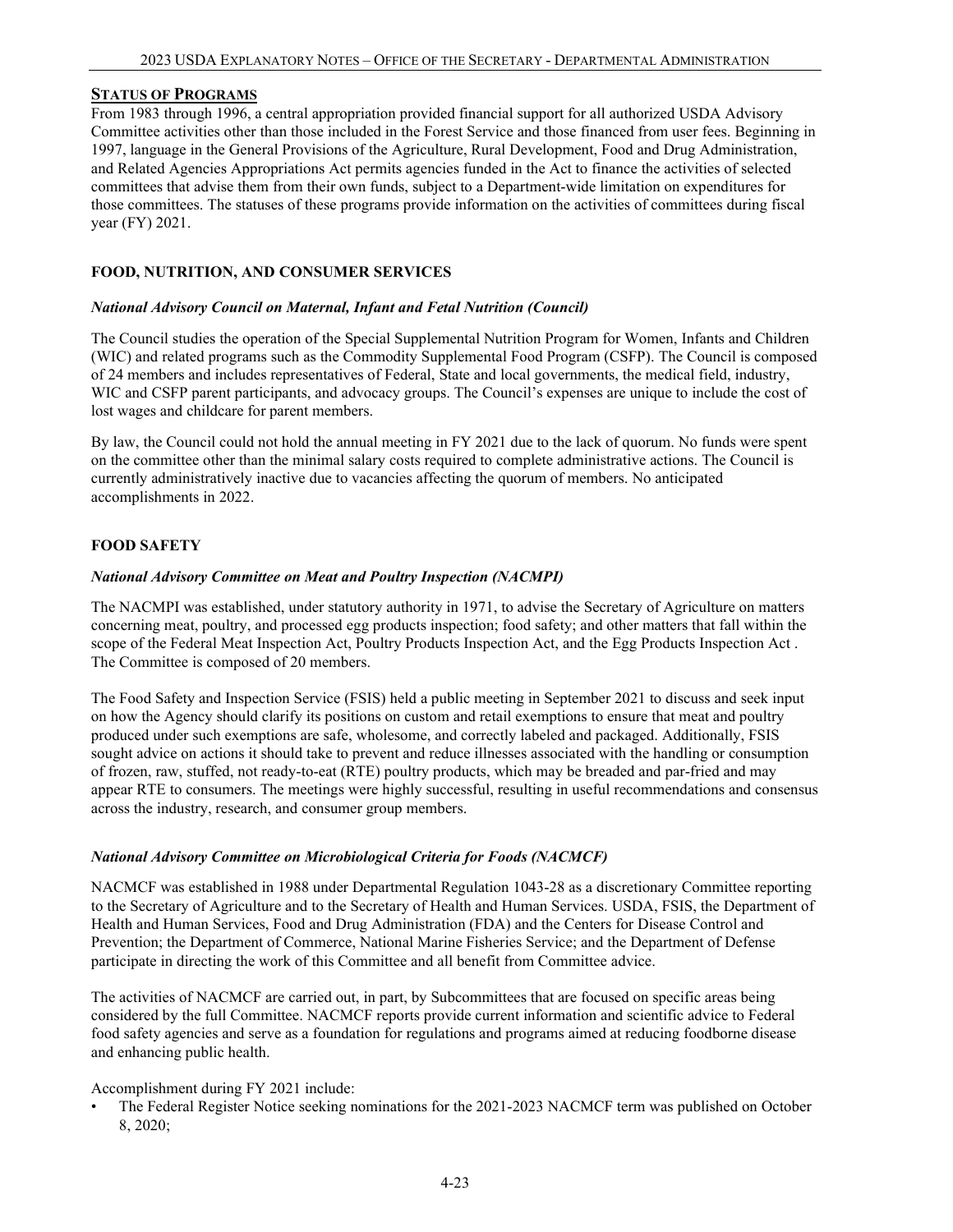- The Executive Committee met three times in FY 2021 (October 16, 2020; December 11, 2020; January 5, 2021), to discuss the status of current charges, recruitment of new members on the 2021-2023 Committee, and proposals for new charges;
- NACMCF reports on the FSIS sponsored work charge "The Use of Water in Animal Production, Slaughter, and Processing" and the FDA sponsored work charge "Microbiological Testing by Industry of Ready-to-Eat Foods Under FDA's Jurisdiction for Pathogens (or Appropriate indicator Organisms): Verification of Preventive Controls" were adopted at a public Plenary Meeting on April 22, 2021; and
- The NACMCF Appointment Package for the 2021-2023 term was signed by the Secretary of Agriculture September 16, 2021.

Future Plans for FY 2022 include:

- Public Plenary Meeting was held November 17, 2021 to introduce new Committee members and issue two new work charges. FSIS sponsored work charge "Enhancing Salmonella Control in Poultry Products" and FDA sponsored work charge "Cyclospora cayetanensis";
- Open Subcommittee meetings were held for each of the two new work charges November 17, 18, and 19, 2021, with additional meeting to occur throughout the year; and
- The charter expired January 29, 2022 and will need to be renewed.

NACMCF meeting minutes, transcripts and final reports can be viewed on the NACMCF website at [https://www.fsis.usda.gov/policy/advisory-committees/national-advisory-committee-microbiological-criteria-foods](https://www.fsis.usda.gov/policy/advisory-committees/national-advisory-committee-microbiological-criteria-foods-nacmcf)[nacmcf](https://www.fsis.usda.gov/policy/advisory-committees/national-advisory-committee-microbiological-criteria-foods-nacmcf) 

# **RESEARCH, EDUCATION, AND ECONOMICS**

#### *Advisory Committee on Agriculture Statistics*

The Advisory Committee on Agriculture Statistics was established under agency authority on July 16, 1962, in the Department of Commerce, and was chartered under the Federal Advisory Committee Act, 5 U.S.C. App. 2, in January 1973. This Committee was moved to USDA in 1997 when responsibility for the Census of Agriculture transferred from the Department of Commerce to the Department of Agriculture.

The Committee provides advice to the Secretary of Agriculture and the National Agricultural Statistics Service (NASS). It makes recommendations on the conduct of the periodic censuses and surveys of agriculture, other related surveys, and the types of agricultural information obtained from respondents. The Committee also advises on the content and frequency of agricultural reports.

The Committee is composed of 22 members with professional knowledge regarding the data needs of the food, fiber, and rural sector. It provides a direct link with the major agricultural organizations and farm groups which could not be as effectively or efficiently obtained from any other source. The Committee is the primary forum for reconciling the divergent data needs between data user and provider groups. It is also instrumental in helping NASS provide the maximum value from their statistics, within available funding, and to continually improve its products and services. The charter expires on September 22, 2023.

For more information on the proceedings of the meeting, please see the following website:

https://www.nass.usda.gov/About\_NASS/Advisory\_Committee\_on\_Agriculture\_Statistics/index.php

# **MARKETING AND REGULATORY PROGRAMS**

### *National Wildlife Services Advisory Committee (NWSAC)*

The Committee is established under agency authority to support the Animal and Plant Health Inspection Service (APHIS) Wildlife Service's (WS) program, which operates under the Agriculture Act of March 2, 1931 (commonly known as the "Animal Damage Control Act" or "ADCA"), 7 U.S.C. §§8351-8354, amended by Pub. L. 115-270, October 23, 2018, 132 Stat 3765. The purpose of NWSAC is to advise the Secretary of Agriculture on policies and program issues necessary to manage damage caused by

depredating wildlife to protect America's agricultural, industrial, and natural resources, and to safeguard public health and safety.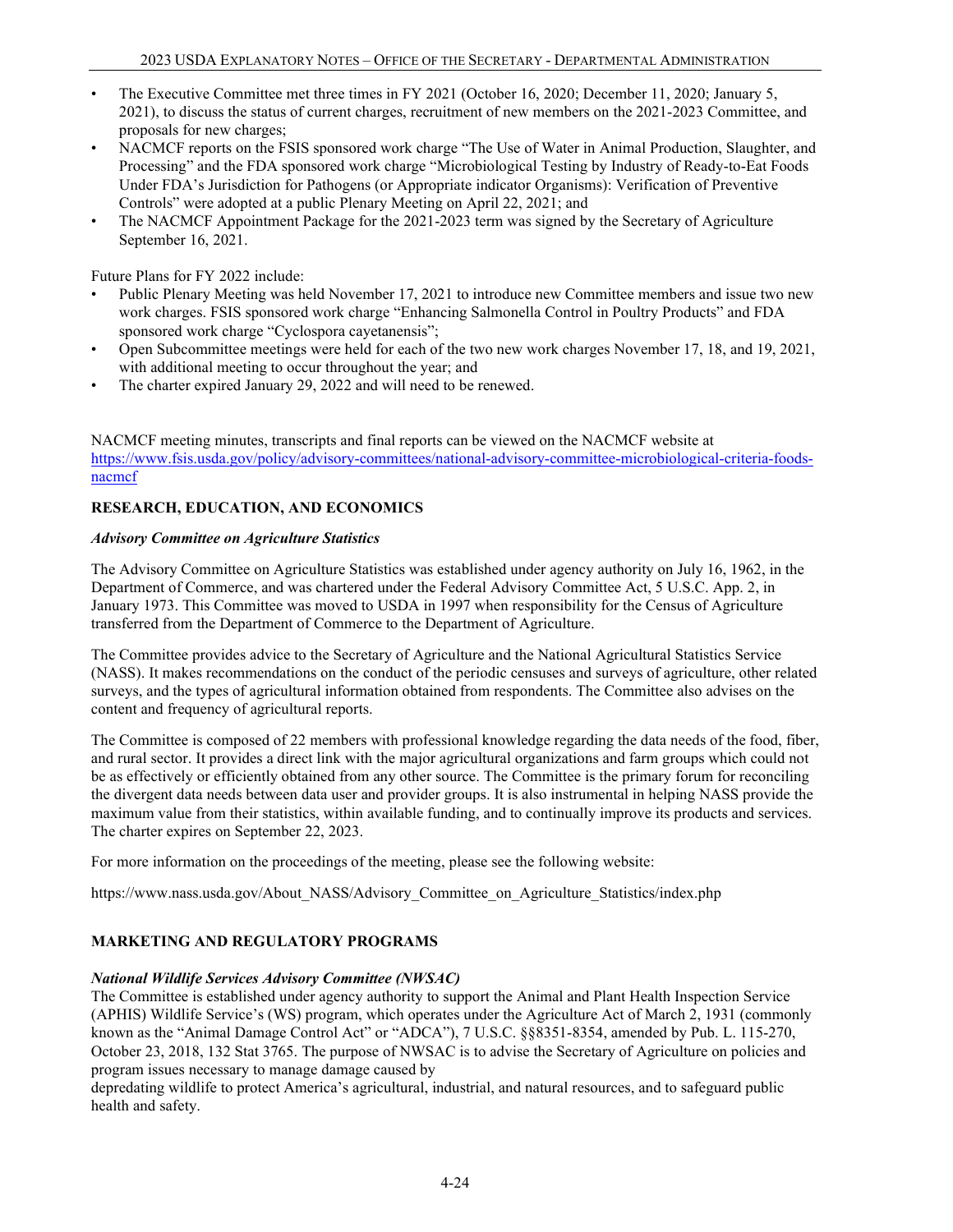The Committee's memberships are composed of 20 persons representing a broad spectrum of agricultural, environmental, conservation, academic, animal welfare, and related interests. In FY 2021, a meeting was not held due to the Covid-19 pandemic. In addition, the Agency is working to reestablish the NWSAC Charter. Solicitation of members will occur once the Charter is reestablished.

Recommendations and more information on the NWSAC may be found at https://www.aphis.usda.gov/aphis/ourfocus/wildlifedamage/programs/CT\_NWSAC.

## *General Conference Committee of the National Poultry Improvement Plan*

The National Poultry Improvement Plan (NPIP), started in 1935, is a successful Federal-State-industry cooperative program for controlling specific poultry diseases in the United States. The U.S. commercial poultry industry is an approximately \$40 billion industry. The Plan allows the application of new technology to improve poultry and poultry products throughout the country. The NPIP is governed by the General Conference Committee (GCC), the Official Federal Advisory Committee to the Secretary of Agriculture on poultry health. Recommendations are made at the National Biennial Conferences (held every other year) by official delegates representing participating flock owners, breeders, and hatchery owners from all cooperating States and territories, in accordance with title 9, Code of Federal Regulations (9 CFR) Part 147, Subpart E. The GCC can, on a limited basis, make an interim approval of a change until the change is published in the Federal Register. In FY 2021, the GCC met virtually on the Zoom platform on September 22, 2021. Two changes were approved: 1) the diagnostic assay from Clear Labs Clear Safety Salmonella method, and 2) the addition of the phrase "and/or" before Newcastle in the US Avian Influenza and Newcastle Disease Clean Compartmentalization program to clarify that there are two distinct programs for compartmentalization.

Accomplishments of the NPIP-GCC for 2021 at the General Conference Committee Meeting:

- Approved and accepted the 2019 minutes as written. (Note that the Committee did not meet in 2020 due to the COVID-19 pandemic).
- Interim approval denied for the Thermo Fisher Scientific assay, the Salmonella Rapid Finder SLM Multiplex.
- Interim approval recommended for one proposed new Salmonella diagnostic assay, the Clear Labs Clear Safety Salmonella method.
- Interim approval recommended for the addition of the phrase "and/or" before appearance of the word "Newcastle Disease" in the US Avian Influenza and Newcastle Disease Clean Compartmentalization program.
- Offered several informative presentations at the conference, on Salmonella, Mycoplasma, Avian Influenza and Newcastle Disease.
- We believe the GCC met all of the goals for the 2021 year.

### *Advisory Committee on Animal Health*

The Secretary's Advisory Committee on Animal Health (SACAH) is established under Departmental Regulation 1043-31 that advises the Secretary on strategies, policies, and programs to prevent, control, and/or eradicate diseases of national significance. The Committee approaches animal health from a one-health perspective, which considers emerging and other animal diseases, public health, livestock economies, comprehensive surveillance, animal disease traceability, animal import/export strategies, natural resources, and other related aspects of animal agriculture.

During FY 2020, the committee was unable to hold any meetings due to awaiting decision from the Secretary on if it will continue due to Presidential Executive Order. The current Committee's charter expired in December 2020. Committee members terms expired March of 2021.

### *National Organic Standards Board*

Title XXI of the 1990 Farm Bill, known as the Organic Foods Production Act (OFPA), established the National Organic Program (NOP), a USDA program responsible for implementing and enforcing organic standards and facilitating the work of the National Organic Standards Board (NOSB), an advisory board to the Secretary of Agriculture. The OFPA requires that the NOSB be composed of 15 members, representing the following categories: four individuals who own or operate an organic farming operation, or employees of such individuals; two individuals who own or operate an organic handling operation, or employees of such individuals; one individual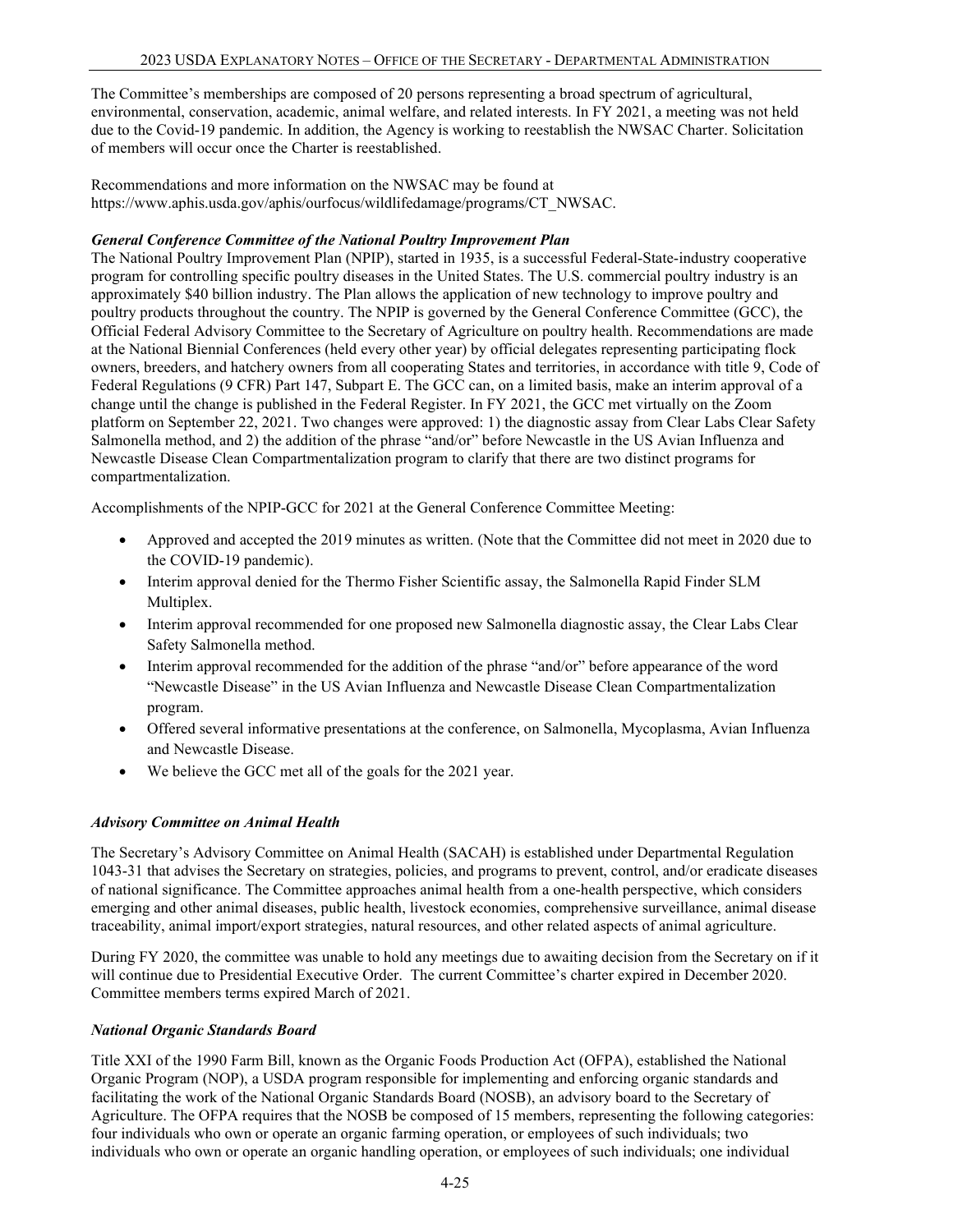who owns or operates a retail establishment with significant trade in organic products, or employees of such individuals; three individuals with expertise in areas of environmental protection and resource conservation; three individuals who represent public interest or consumer interest groups; one individual with expertise in the fields of toxicology, ecology, or biochemistry; and one individual who is a USDA certifying agent. Members come from all four U.S. regions and serve staggered five-year terms.

The NOSB charter was renewed and approved in June 2020 for a period of two years.

The NOSB has sole authority granted through OFPA to recommend additions to or deletions from the National List of Allowed and Prohibited Substances. The NOSB drafts recommendations to the Secretary of Agriculture based on needs of the industry, with input from both industry and the public. The Board's main functions are to make recommendations about whether a substance should be allowed or prohibited in organic production or handling, assist in the development of standards for substances to be used in organic production, and advise the Secretary on other aspects of implementation OFPA and the NOP regulations.

In FY 2021 the NOP published a call for nominations to fill four vacancies. These members were appointed in January 2022 to replace members who completed their service in early January 2022.

The NOSB met twice in FY 2021: in October 2020 and April 2021. Both meetings were held virtually due to travel restrictions from the ongoing Covid-19 pandemic. At each meeting the NOSB discussed substances used in organic crop, livestock, and handling/processing production, as well as organic standards and procedures that impact the entire organic community. Prior to the public meetings, the NOSB received and analyzed a total of approximately 1,650 written comments and listened to oral testimony from 230 stakeholders. During each of the public meetings, the NOSB heard updates from NOP about its activities, hosted an expert panel on sanitizers used in organic production, discussed its large volume of agenda items, and voted on recommendations to the Secretary of Agriculture. In FY 2021 the NOSB made a total of 23 recommendations to the Secretary of Agriculture. The recommendations are posted on the AMS/NOSB website: [https://www.ams.usda.gov/rules](https://www.ams.usda.gov/rules-regulations/organic/nosb/recommendations)[regulations/organic/nosb/recommendations.](https://www.ams.usda.gov/rules-regulations/organic/nosb/recommendations)

#### *Fruit and Vegetable Industry Advisory Committee*

The Fruit and Vegetable Industry Advisory Committee (Committee) is established under Departmental Regulation 1042-139. The Committee comprises up to 25 members of the fruit and vegetable industry who represent the following sectors: growers, packers, and shippers; wholesalers and distributors; retailers and restauranteurs; State Department of Agriculture leadership; trade association and organization executives; processors; importers and exporters; foodservice suppliers and brokers; organic producers; and farmer's market and food hub representatives. The Committee represents a balanced diversity of views regarding the many fruit and vegetable industry interests. The Committee's purpose and responsibility is to research, review, and develop recommendations to the Secretary on issues facing the industry as a whole, as well as ways the USDA can tailor its programs and services to better meet stakeholder needs. The Committee usually meets an average of twice per fiscal year.

The Committee charter was reestablished on March 16, 2020 and is due to renewed on March 16, 2022. During the re-establishment of the charter, the Committee members' terms expired, and nominations were solicited in FY 2020 to fill up to 25 vacant seats in FY 2020. The Secretary appointed 24 representatives to the Committee on July 9, 2020.

The Committee held a total of three virtual public meetings: April 6, 2021; November 3-4, 2021, and February 2, 2022. Within 30 days of the first virtual meeting, the Committee voted to create the following Subcommittees: Labor and Production; Food Safety; Climate and Infrastructure; and Consumption. The Committee has drafted approximately 10-to-15 recommendations for USDA leaders to consider. The Committee executive team (Chair, Vice Chair, and Secretary) have a scheduled administrative meeting on March 3, 2022, to finalize the draft recommendations.

### *Grain Inspection Advisory Committee (GIAC)*

The Agricultural Marketing Service (AMS) Grain Inspection Advisory Committee (Advisory Committee) was established under section 21 of the United States Grain Standards Act (USGSA) on September 29, 1981. The Advisory Committee is charged with advising the Secretary on implementing the USGSA or more simply, on implementing AMS's grain inspection and weighing programs. The Advisory Committee is comprised of 15 members who represent all segments of the U.S. grain industry, including producers, processors, handlers, exporters, grain inspection agencies, and scientists related to the policies in the USGSA (7 U.S.C. 71-87k).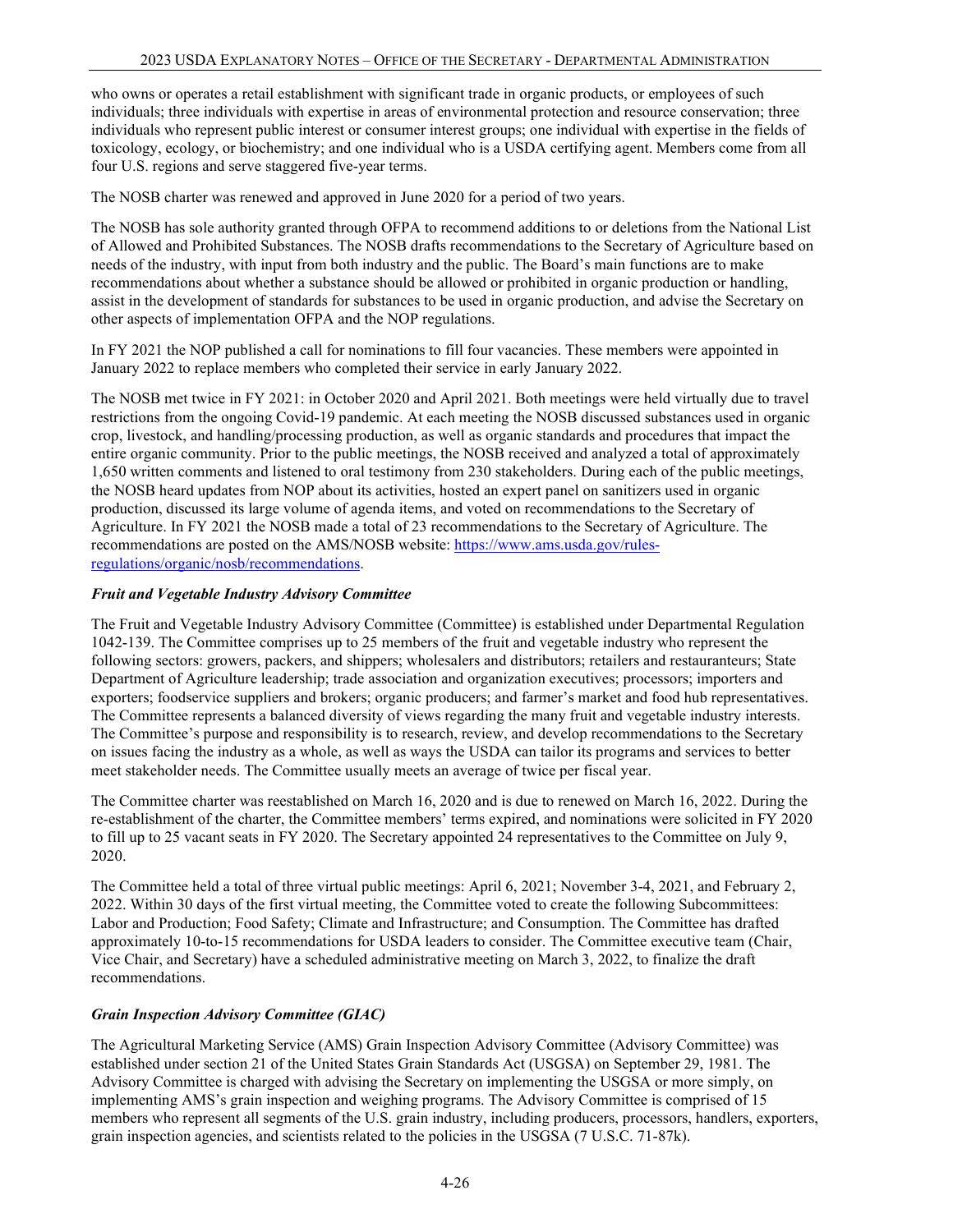The Advisory Committee advises the Secretary on various important issues affecting AMS operations and the official grain inspection and weighing system delivery during biannual meetings.

In FY 2021, the Advisory Committee held one virtual meeting due to COVID-19 in May 2021.

At this meeting the following issues were addressed and discussed: General Program Updates, Corn Borer, Average Inspection Flexibilities, Falling Number, and the FGIS Food and Drug Administration Memorandum of Understanding.

The Advisory Committee members recommended to AMS the following:

Establish a GIAC Subcommittee to review FDA-actionable items for which a pre-approved reconditioning plan can be developed. Furthermore, the Subcommittee should also propose what actions/activities would be required under the pre-approved reconditioning/remediation plan. The Subcommittee will work in conjunction with FGIS staff and report findings and recommendations at the next meeting of the GIAC.

## **TRADE and FOREIGN AGRICULTURAL AFFAIRS**

## *Agricultural Policy Advisory Committee for Trade (APAC) and Agricultural Technical Advisory Committees for Trade (ATAC)*

Pursuant to Departmental Regulation 1042-68, USDA currently administers the APAC and six ATACs: (1) Animals and Animal Products; (2) Fruits and Vegetables; (3) Grains, Feed, Oilseeds and Planting Seeds; (4) Processed Foods; (5) Sweeteners and Sweetener Products; and (6) Tobacco, Cotton and Peanuts. The APAC and the ATACs are jointly administered by the USDA and the United States Trade Representative (USTR).

The APAC and ATACs are authorized by sections 135(c)(1) and (2) of the Trade Act of 1974, as amended (Pub. L. No. 93-618, 19 U.S.C. 2155). Congress established these Committees to ensure that trade policy (including trade negotiating) objectives adequately reflect private sector U.S. commercial and economic interests. The Committees provide a formal mechanism to ensure engagement between the Federal Government and private sector regarding international agricultural trade matters. Specifically, the Committees provide the Secretary of Agriculture and USTR information and advice on negotiating objectives, bargaining positions, and other matters related to the development, implementation, and administration of U.S. agricultural trade policy. The APAC provides policy advice, while the ATACs provide detailed commodity technical advice. The members on the APAC and on the ATACs are important to advancing the Administration's trade agenda to liberalize agricultural trade, expand access for U.S. food and agricultural products in overseas markets, and reduce unfair competition.

The Secretary of Agriculture and USTR appoint members jointly to be reasonably representative of U.S. organizations and persons interested in the respective agricultural commodities. Members serve at the discretion of the Secretary of Agriculture and USTR. All Committee members have demonstrated leadership qualities, commodity expertise, and knowledge of the effects that various trade barriers, or absence of trade barriers, can have on the commodities they represent. All members are recognized leaders in their field and are able to represent those interests with fairness.

During 2021, a range of timely and sensitive agricultural trade issues were discussed, including the following:

- Pending Section 301 matters related to six ongoing Section 301 investigations of Digital Services Taxes imposed by Austria, India, Italy, Spain, Turkey and the United Kingdom;
- Worker-centered trade policy agenda;
- The root causes of migration to the United States from Central America and the Dominican Republic;
- How to achieve diversity within the committee membership; and
- Numerous other issues related to access for various U.S. agricultural products to individual foreign countries (i.e., access for U.S. meat and poultry to Brazil, Action Plan on Seasonal and Perishable Products, Import licensing restrictions in Indonesia, access to India, maximum residue limits).

### *Advisory Committee on Emerging Markets*

Section 1542(d)(1) of the Food, Agriculture, Conservation, and Trade Act of 1990 (the Act), as amended, directs the Secretary of Agriculture to make available to emerging markets the expertise of the United States to "identify and carry out specific opportunities and projects," including potential reductions in trade barriers, "in order to develop,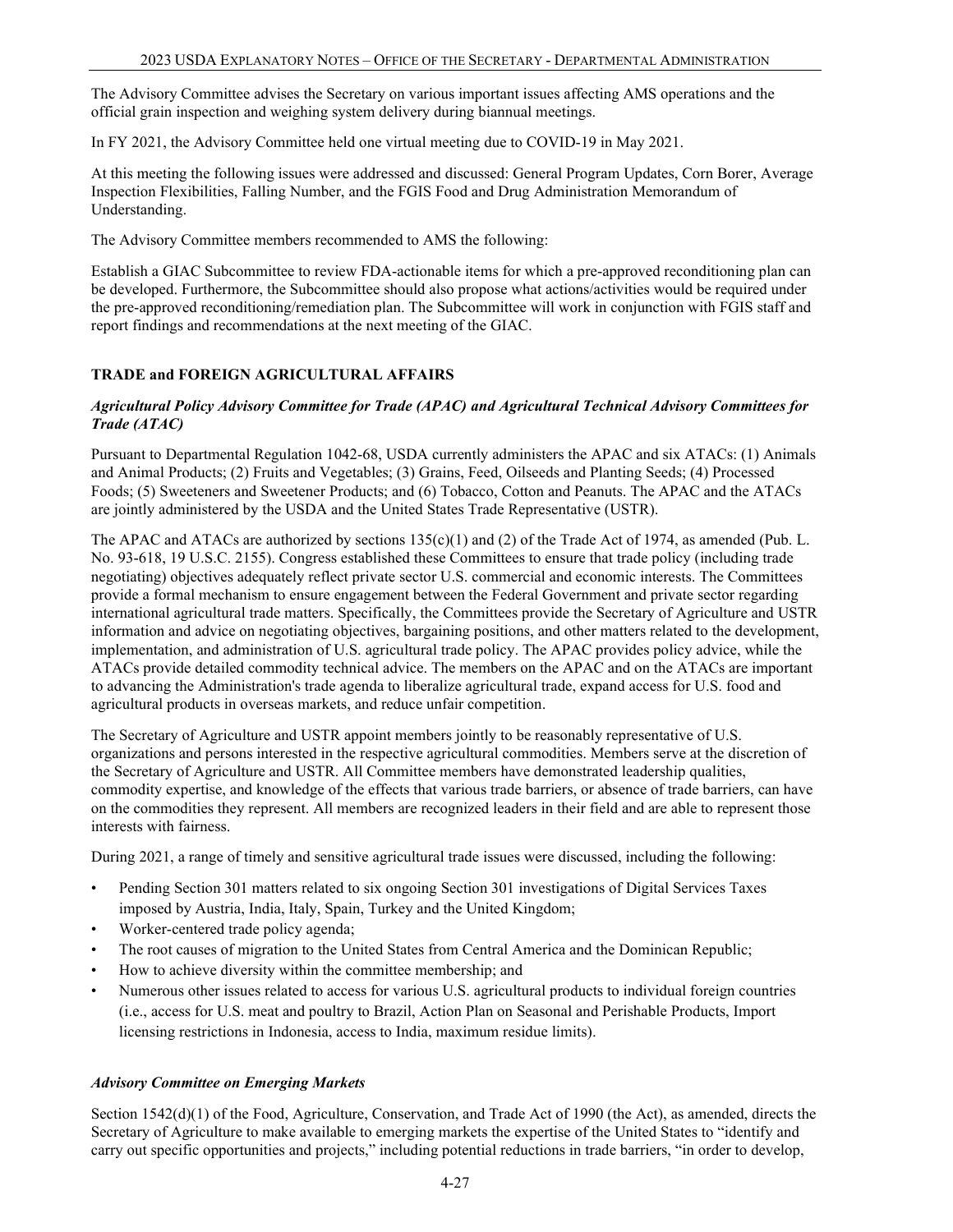maintain, or expand markets for United States agricultural exports." The Act also requires the Secretary of Agriculture to establish an Advisory Committee (Section 1542(d)(1)(F)), composed of 20 members who are representatives of food and rural business sectors of the United States, to provide information and advice on developing strategies for providing technical assistance and for enhancing markets for U.S. agricultural products in developing market economies.

The purpose of the Committee is to provide information and advice, based upon the knowledge and expertise of the members, useful to USDA in implementing the Emerging Markets Program (EMP), which assists U.S. entities in developing, maintaining, or expanding exports of U.S. agricultural commodities and products by funding activities that improve emerging markets' food and rural business systems, including reducing potential trade barriers in such markets. The Committee also advises USDA on ways to increase the involvement of the U.S. private sector in cooperative work with emerging markets in food and rural business systems. One of the principal functions of the Committee is to review qualified proposals submitted to EMP for funding and advice on funding recommendations. This Committee has been administratively inactive since 2011. In response to the Presidential Executive Order on Evaluating Federal Advisory Committees, the agency recommended the Secretary to request Congress to terminate this Committee.

# **FARM PRODUCTION AND CONSERVATION**

## *Agricultural Air Quality Task Force (AAQTF or the Task Force)*

The Agricultural Air Quality Task Force (AAQTF; officially logged in the USDA FACA database as the Task Force on Agricultural Air Quality Research) was created in accordance with Section 391 of the Federal Agricultural Improvement and Reform Act of 1996, to advise the Secretary of Agriculture on issues related to agricultural air quality. In 1996, Congress found that various studies alleged that agriculture is a source of Particulate Matter emissions and that many of these studies have often been based on erroneous data. Congress also cited ongoing research by USDA and declared that Federal policy in regard to air pollution be based on sound scientific findings that are subject to adequate peer review and take into account economic feasibility. The Task Force's mandate is to strengthen and coordinate USDA's air quality research effort and identify cost effective ways for the agriculture industry to improve air quality and meet Federal and local air quality emissions requirements. The Chief of the USDA's Natural Resources Conservation Service (NRCS) chairs the AAQTF. The AAQTF membership consists of leaders in farming, industry, health, and science. The Task Force also includes representatives from USDA's Forest Service, Agricultural Research Service, and the National Institute of Food and Agriculture.

The AAQTF charter was renewed by the Secretary of Agriculture in July 2020. A Federal Register Notice requesting nominations for membership was published in September 2020 with a nomination application deadline of November 2020. An extensive outreach campaign was conducted to identify a wide diversity of potential nominees. A total of 63 nominations were received, with 26 selected for membership by Secretary of Agriculture on January 2021. Upon the change in Administration, a hold was placed on the AAQTF, pending a membership review. That membership review is ongoing, so no meetings were held in FY 2021 and subsequently, no accomplishments were made. As such, no funds were spent on the Committee other than minimal salary costs required to complete administrative actions in FY 2021. It is anticipated that the membership review will be completed in early FY 2022 and an initial meeting of the group will be held later in FY 2022. Additionally, the AAQTF charter will need to be renewed prior to July 2022.

### *Urban Agriculture and Innovative Production Advisory Committee*

The Urban Agriculture and Innovative Production Advisory Committee (UAIPAC) was established in accordance to section 12302 of the Agriculture Improvement Act of 2018 (2018 Farm Bill), Public Law 115–334, 7 U.S.C.§ 6923(b)(1) to advise the Director of the Office of Urban Agriculture and Innovative Production within NRCS and the Secretary of Agriculture on the development of policies and outreach relating to urban, indoor, and other emerging agricultural production practices; and any other aspects of the implementation of that section of the Farm Bill. The UAIPAC charter was established in January 2021. Pursuant to the direction of Congress at 7 U.S.C. §  $6923(b)(4)(A)$ , the Committee plans to meet not fewer than three times per year. In FY 2021, the NRCS solicited for nominations and plans to selection members and hold its first meeting in FY 2022.

### **OFFICE OF PARTNERSHIPS AND PUBLIC ENGAGEMENT**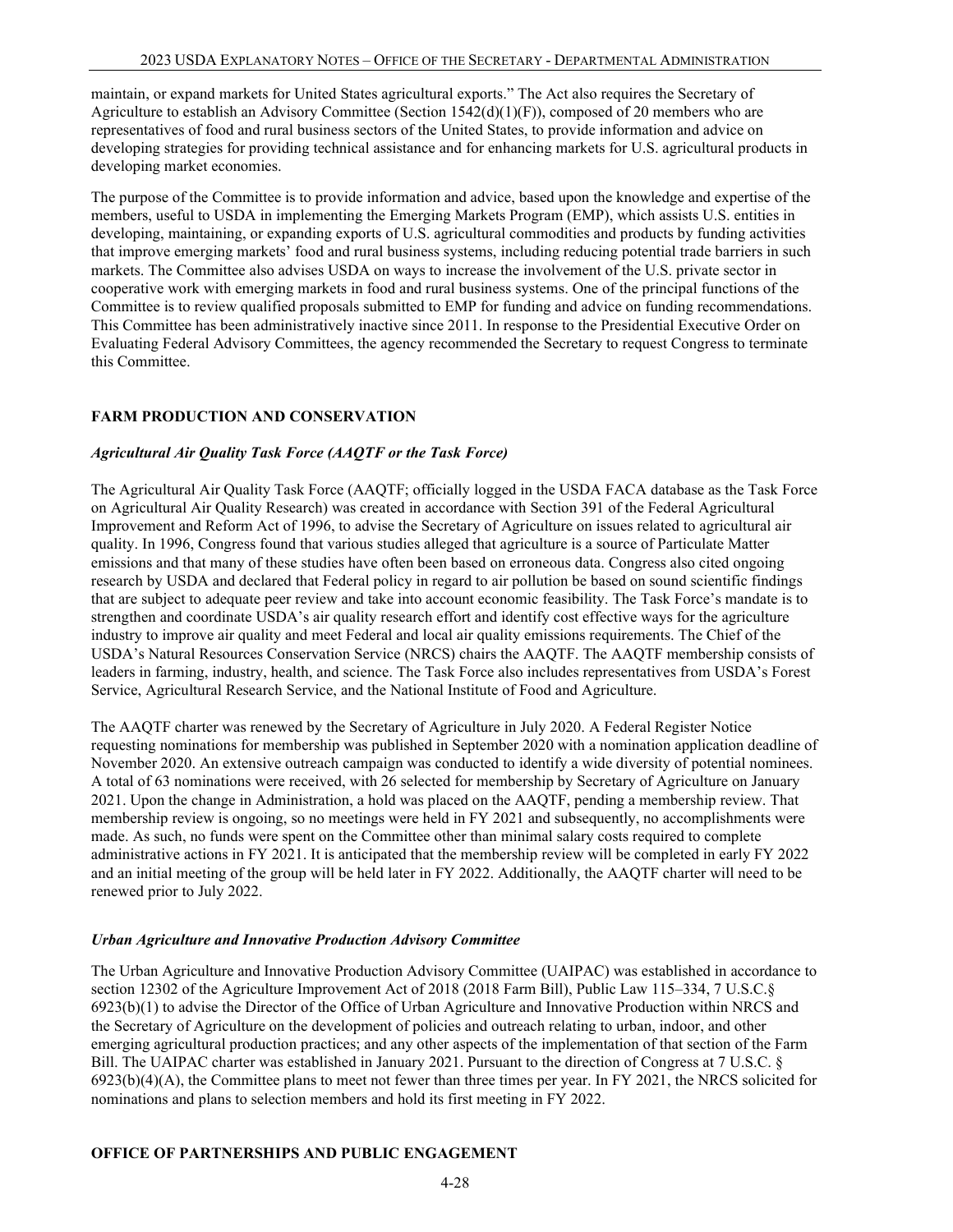## *Minority Farmer Advisory Committee*

The Charter for the Minority Farmers Advisory Committee was established pursuant to section 14008 of the Food Conservation, and Energy Act of 2008, Pub. L. 110-246, 122 Stat. 1651, 2008 (7 U.S.C. 2279). It was renewed on November 6, 2019 and expired on November 6, 2021.

The purpose of the Committee is to advise the Secretary of Agriculture on:

- The implementation of section 2501 of the Food, Agriculture, Conservation, and Trade Act of 1990 (7 U.S.C. 2279).
- Methods of maximizing the participation of minority farmers and ranchers in U.S. Department of Agriculture programs.
- Civil rights activities within the Department, as such activities relate to participants in such programs.

The Committee is advisory only. The duties of the Committee include: 1) deliberations that will result in the creation or elimination of policies or guidelines that will increase minority participation in U.S. Department of Agriculture programs; 2) make recommendations resulting in significant improvements in service or reductions in cost; and 3) provide an important perspective or viewpoint affecting agency operations.

The Committee is comprised of at least 15 Committee members and met 4 times in 2021(February, April, June, and November). Each meeting had great representation of senior advisors and leadership from various USDA agencies (i.e., Nation Appel Division, USDA Office of Inspector General, Office on Ethics, Agriculture Marketing Services, Office of the Secretary, National Agricultural Statistics Services, National Institute on Food and Agriculture and the Office of Assistant Secretary for Civil Rights) providing a presentation to address the needs and concerns for minority farmers. Sub-committees met to work out their assignments.

The Committee provided 59 recommendations and a resolution to the Secretary.

A memo was submitted to the Secretary's office to extend the term of 3 members and fill one Committee member vacancy. The submission request was granted by the Secretary and the Committee continued to move forward withit duties.

The charter expired in November 2021. A new request has been submitted to renew the charter for the Committee in FY 2022.

# *Advisory Committee on Beginning Farmers and Ranchers*

The Beginning Farmers and Ranchers Advisory Committee (BFRAC) is authorized pursuant to Section 5 of the Agricultural Credit Improvement Act of 1992. The Committee's purpose is to advise the Secretary of Agriculture on ways to develop programs that assist new farmers and ranchers by providing new opportunities. The Committee's charter was renewed in September 2019 and has since expired but A renewal package was submitted to the Secretary and awaiting approval by mid-March of 2022.

In June 2021 a public meeting of the Committee was held with the primary focus of the Committee was to identify challenges faced by Beginning Farmers and Ranchers (BFR) and develop recommendations to help address these challenges. The Committee considered USDA goals and objectives necessary to make recommendations, to the Secretary, and to develop and recommend a framework and overall strategy. The Committee did its work by focusing on four areas: Land Access – purchasing and leasing land; Capital - borrower / lender expectations; Information – BFR Coordinators, communication, and data; and Transition - eligibility and qualifications; barriers; incentive lease agreements, senior and junior member goals, and transition vs. sale. The Committee charter expired on September 19, 2021. A request to renew the committee and its recommendation was submitted to the Secretary in anticipate a renewal by early March 2022.

# *USDA/Hispanic Association of Colleges and Universities (HACU)*

The USDA/HACU Leadership Group serves as an advisory body to provide guidance and direction to USDA on matters of mutual benefit emanating from USDA/HACU partnership initiatives. This body consists of an equal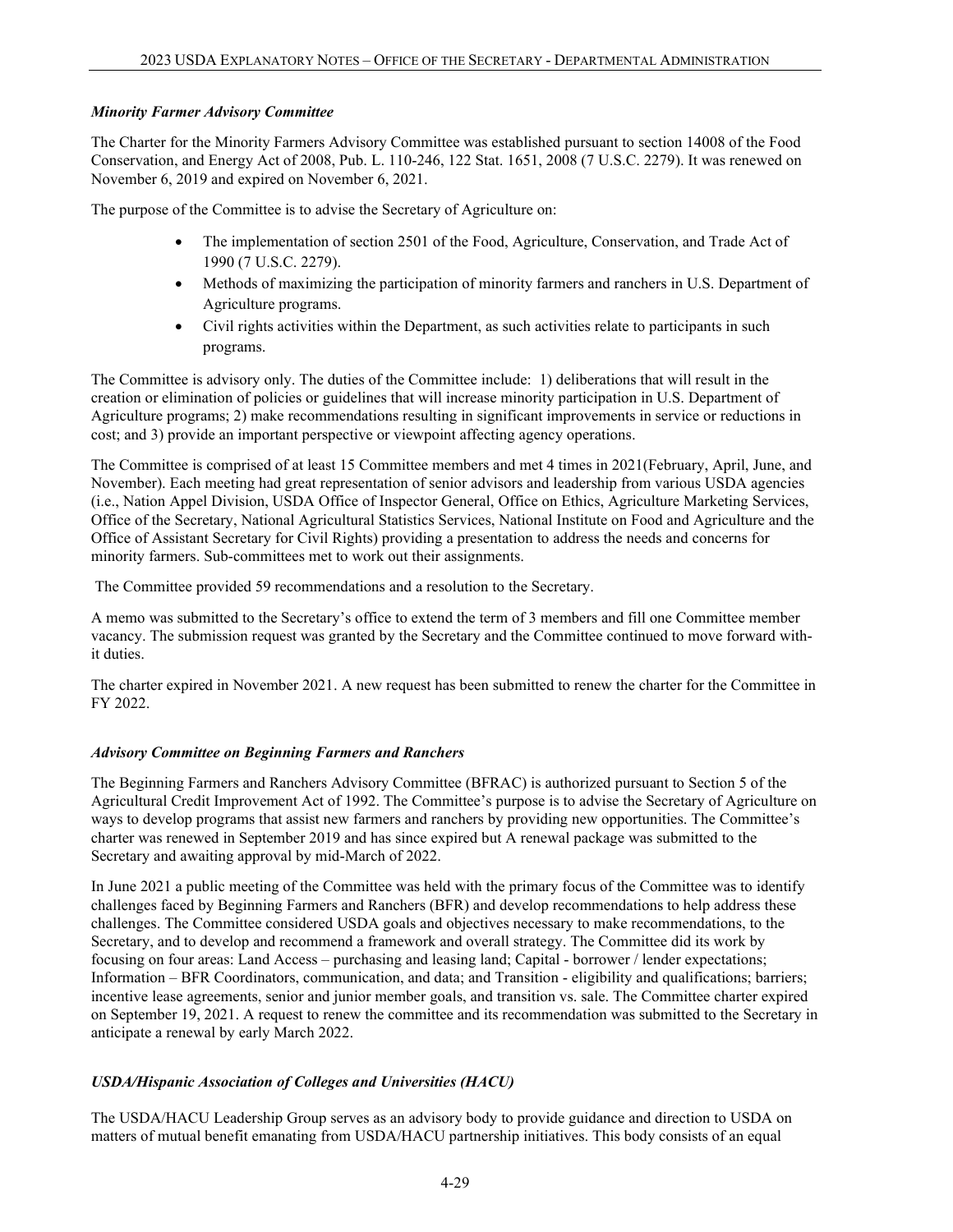number of members from USDA and HACU-member institutions and has the responsibility to make recommendations to the Secretary of Agriculture and the President of HACU. The Secretary of Agriculture appoints a Co-Chairperson of the USDA/HACU Leadership Group and all of the USDA members. The President of HACU nominates a Co-Chairperson of the USDA/HACU Leadership Group and all of the HACU members for secretarial approval. This partnership provides a cooperative framework for the parties to develop and maintain a USDA Hispanic-Serving Institutions (HSIs) and Hispanic-Serving Agricultural Colleges and Universities (HSACUs) agenda that helps Hispanic Americans achieve education excellence and to contribute to the fulfillment of the USDA mission. This collaborative agenda is focused on promoting agriculture, food and environmental sciences, and other agriculture-related careers for students attending HSIs and HSACUs. Other focal areas address increasing employment opportunities in USDA for students attending HACU-member institutions and supporting capacity enhancement of HACU-member institutions and their faculty. The group did not meet in FY 2021 due to the need to reconstitute the group with new membership on both sides of the partnership. A new 5-year memorandum of understanding (MOU), reaffirming USDA's partnership with HACU and committing both parties to reform the USDA/HACU Leadership Group, was signed by Secretary Vilsack on August 25, 2021.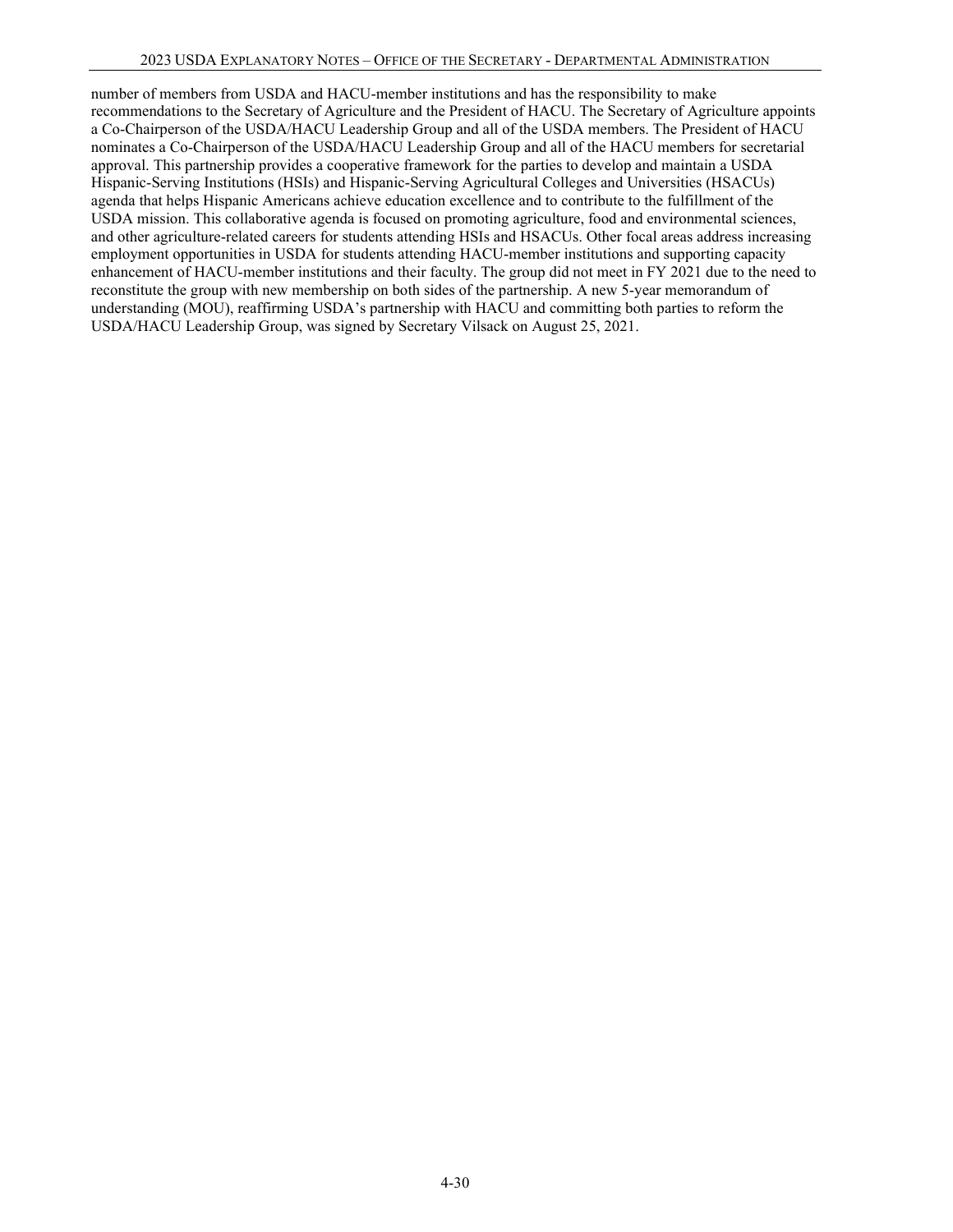#### **AUTHORITY AND COMPOSITION OF USDA ADIVSORY COMMITTEES IN EXISTENCE IN FY 2021**

| Committee Title                                                             | <b>USDA</b><br>Agency | Authority<br>Statutory (S) or<br>Discretionary (D) | Committee<br>Membership |
|-----------------------------------------------------------------------------|-----------------------|----------------------------------------------------|-------------------------|
| FOOD, NUTRITION AND CONSUMER SERVICES:                                      |                       |                                                    |                         |
| Dietary Guidelines Advisory Committee                                       | <b>CNPP</b>           | (D) 7 U.S.C. 5341                                  | 20                      |
| National Advisory Council on Maternal, Infant and<br><b>Fetal Nutrition</b> | <b>FNS</b>            | (S) 42 U.S.C. 1786                                 | 24                      |
|                                                                             | <b>FOOD SAFETY:</b>   |                                                    |                         |
| National Advisory Committee on Meat and Poultry<br>Inspection               | <b>FSIS</b>           | (S) 21 U.S.C. 454a-4                               | 20                      |
| National Advisory Committee on<br>Microbiological Criteria for Foods        | <b>FSIS</b>           | (D) Departmental<br>Regulation 1043-28             | 30                      |
| RESEARCH, EDUCATION, AND ECONOMICS:                                         |                       |                                                    |                         |
| Advisory Committee on Biotechnology and 21st<br>Century Agriculture         | <b>ARS</b>            | (D) Departmental<br>Regulation 1043-049            | $20 - 25$               |
| Advisory Committee on Agriculture Statistics                                | <b>NASS</b>           | Departmental<br>Regulation 1042-130                | 22                      |
| <b>MARKETING AND REGULATORY PROGRAMS:</b>                                   |                       |                                                    |                         |
| National Wildlife Services Advisory Committee                               | <b>APHIS</b>          | (D) Departmental<br>Regulation 1043-27             | 20                      |
| General Conference Committee of the National Poultry<br>Improvement Plan    | <b>APHIS</b>          | (D) Departmental<br>Regulation 1043-8              | 7                       |
| Advisory Committee on Animal Health                                         | <b>APHIS</b>          | (D) Departmental<br>Regulation 1043-31             | 20                      |
| National Organic Standards Board                                            |                       | $(S)$ 7 U.S.C. 6518                                |                         |
|                                                                             | AMS                   |                                                    | 15                      |
| Fruit and Vegetable Industry Advisory Committee                             | AMS                   | (D) Departmental<br>Regulation 1042-139            | 25                      |
| Federal Grain Inspection Advisory Committee                                 | AMS                   | (S) P.L. 103-156<br>7 U.S.C. 87i                   | 15                      |